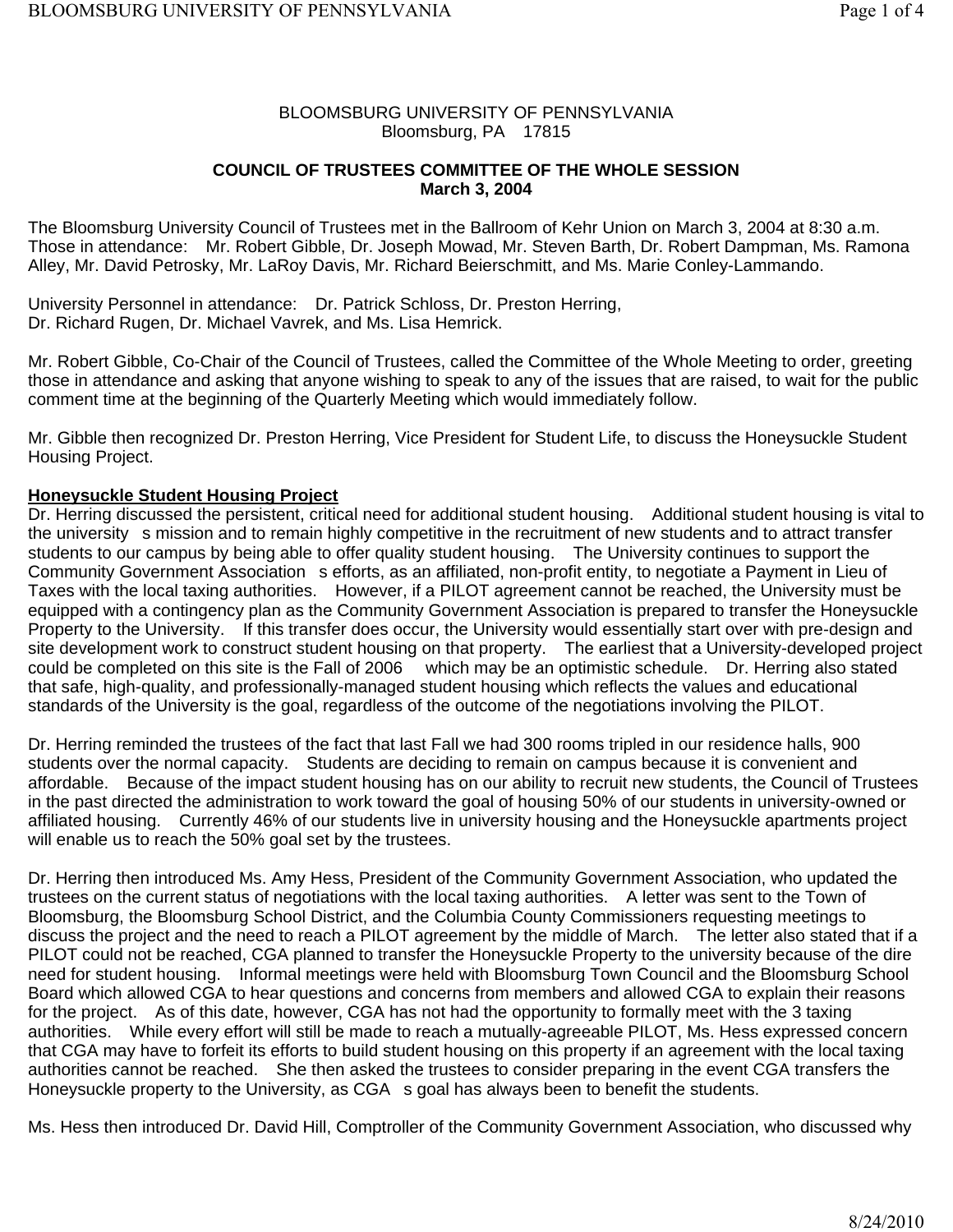a PILOT agreement is so important. First and foremost, without the PILOT agreement, the project is not a viable one for CGA. He stated that the intention is to develop and maintain, over the long-term, a first-class student community. Staffing, programming and upkeep of this type of facility is expensive, and as part of the tax-free bond financing, CGA is required to maintain a 1.2 debt ratio throughout the 30 years of the bond. A PILOT agreement is necessary for CGA to maintain this debt ratio. All of this, coupled with the fact that CGA wants to keep the rent for students as low as possible, makes a PILOT agreement with local taxing authorities imperative.

Dr. Mowad asked Dr. Hill what the actual taxes for the property would be. Dr. Hill stated that the actual tax would be \$233,000, which is \$133,000 more than the proposed \$100,000 PILOT. Dr. Hill stated that this additional \$133,000 could not be passed along in the cost of rents to students as it would result in the Honeysuckle rents being much higher than what is already offered.

Dr. Hill also pointed out that PILOT agreements have been reached between some of the other State System Universities and their taxing authorities, i.e. California, Clarion, and Lock Haven.

Dr. Richard Rugen, Vice President of Administration and Finance, was then introduced to discuss the two resolutions which will be considered at the Quarterly Meeting. If CGA does transfer the property to the University, the first resolution would authorize acceptance of this transfer and to explore the feasibility of building on that site. The second resolution would authorize the University to release a Request for Proposals for the project. Dr. Rugen stressed the fact that if CGA is unsuccessful in their efforts to negotiate a PILOT and the university accepts the transfer of the property, the university must follow a very strict timeline to complete construction of student housing on this property by Fall of 2006. Dr. Rugen detailed this timeline as well as reiterated to the trustees that the University s preferred track is still the affiliated, non-profit approach.

A question was raised that if the University does receive the property, whether or not they could obtain and use all the project work completed by CGA to this point. Dr. Rugen stated that this is not allowed as CGA s project is a privatized one, and the state would require the university to start over with this pre-construction work.

Trustee Barth and Trustee Davis then suggested that another student housing project on the upper campus (stateowned land), in addition to Honeysuckle, be initiated today as well to ease the pressure of the student housing situation. Discussion then followed regarding access to the upper campus and the necessity of resolving this issue before pursuing student housing on the upper campus.

# **Proposed Fee Increases**

Dr. Herring referenced Exhibit H (page 33) of the quarterly meeting agenda which detailed the proposed room and board increase for 2004-2005, a 4.75% combined average increase (5.5% Room and 4.0% Board). This would result in a \$122 increase per student per semester. Dr. Herring explained the Administrative Fees as indirect/overhead costs to be reimbursed from the Residence Life auxiliary to the University s E & G budget. This includes staff time involved in administering to the residence hall program as well as any operational expenses the university incurs in this process. The Board of Governors discovered that the universities were not charging enough to recover these costs and dictated a formula to State System universities as a way to recover and assess these indirect overhead charges. Two years ago it was decided to phase in these indirect charges to the residence halls. The Administrative Fees shown in Exhibit H are actually the second year figures of the phase-in to recover these indirect overhead charges. Dr. Rugen stated that Bloomsburg is following the West Chester model, a very transferable model, of which they have performed time studies and cost analyses.

Trustee Barth requested that the Administrative Fees be broken out by line item to better show in which areas these charges are occurring. Trustee Conley-Lammando asked if there were any other pending mandates from the State System similar to this operational expenses chargeback. Dr. Herring stated he was not aware of any looming authorizations from the Board of Governors.

It was also requested by Trustee Davis that once the other 13 state system universities have set their fees, that the trustees be provided with a ranking as to where Bloomsburg would fall with the proposed fee increase as shown in Exhibit H.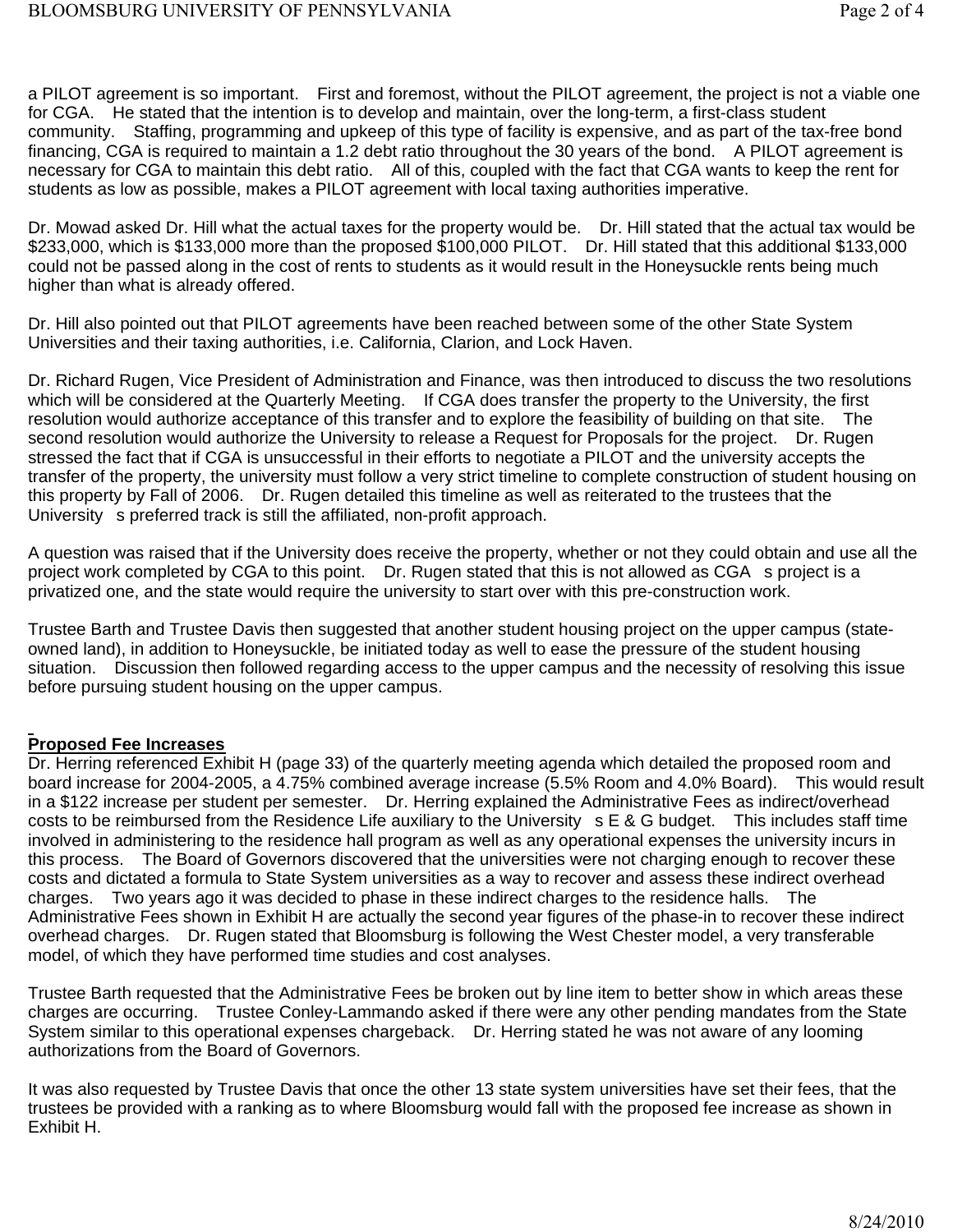Trustee Conley Lammando asked if any consideration was given assuming tuition will be increased by the State System. Concern was expressed that an increase in tuition coupled with the proposed room and board increase would be very expensive for students. Because of an expected increase in tuition from the State System, Trustee Gibble suggested that the two-year phase-in be changed to a three-year phase-in to lessen the financial burden next year for students.

Dr. Schloss re-emphasized that if the proposed room and board rate increase is not approved, or approved at a lower rate, it would simply shift these costs to the general operating budget (E & G) and reduce resources available to finance, building, academic affairs, and other divisions that are directly charged.

Trustee Gibble, sensing that the trustees are concerned with the increased financial burden to students, suggested that a special meeting to further discuss student fees may be in order to allow sufficient time for preparation of appropriate reports and possibly an alternative recommendation which would involve a lower increase in the room and board fee.

A conference call/meeting, advertised in accordance with the Sunshine Law, was suggested at a later date. It was agreed to defer the decision on student fees to a special meeting to be held sometime in April.

Dr. Herring stated that prior to this special meeting, the trustees will be provided with a copy of the line item budget showing percentage of increase/decrease for fiscal years 2003-2004 and 2004-2005, a comparison of SSHE Residence Hall Room Rates, and an alternative room and board rate increase recommendation at a lower rate to be phased in over three years vs. the current two year plan.

# **Campus Facilities Planning**

Trustee Gibble introduced Dr. Richard Rugen who discussed campus facilities planning.

Dr. Rugen stated that a strategic planning initiative has been initiated on campus as part of a system-wide initiative. Part of this initiative is to update our master plan. The university is currently looking at two classroom concepts: 1) Renovation of Haas Center and 2) Potential of constructing a new classroom building that will provide the university with more alternatives to different teaching styles. A university task force is looking at each of these concepts and is preparing to share their recommendation to the Acting President in the near future.

The other major issue being addressed in regard to campus planning is parking. The campus master plan has called for alternatives such as a high-rise parking lot. A task force is in place to look into this alternative and other options as well. The plan is to present the trustees with recommendations this Fall as to which direction the university suggests we take regarding additional classroom space and parking.

The meeting was adjourned at 10:05 a.m.

Approved by:\_\_\_\_\_\_\_\_\_\_\_\_\_\_\_\_\_\_\_\_\_\_\_ Submitted by: \_\_\_\_\_\_\_\_\_\_\_\_\_\_\_\_\_\_\_\_\_

Barth **Example 2018 Lisa Hemrick** 

**Steve** 

Secretary **Secretary** and the secretary of the secretary and the secretary of the secretary of the secretary of the secretary of the secretary of the secretary of the secretary of the secretary of the secretary of the secr Administrative Assistant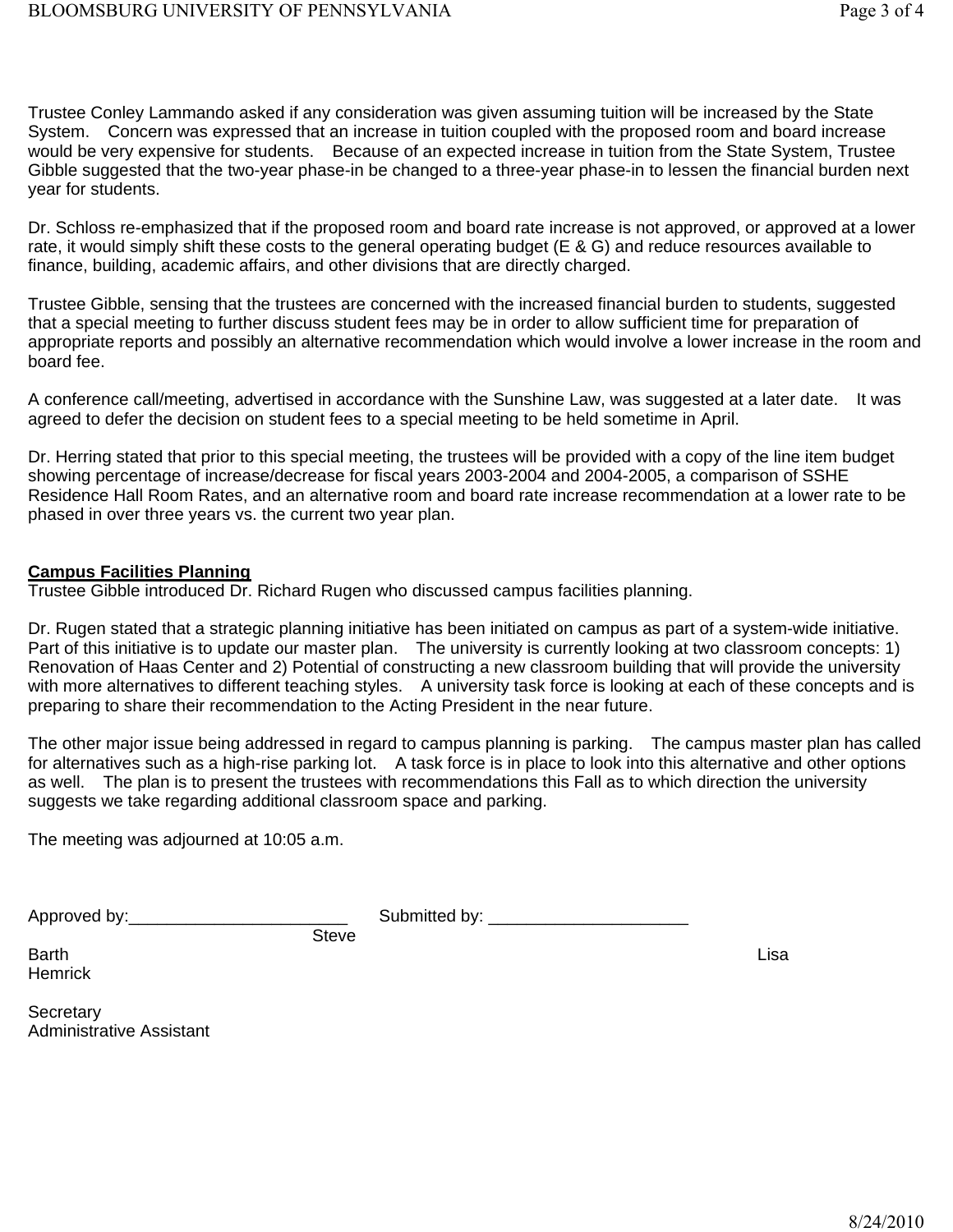#### ,,,,,,,,,,,,,,,,,,

BLOOMSBURG UNIVERSITY OF PENNSYLVANIA Bloomsburg, PA+ 17815

#### **CONFERENCE CALL/SPECIAL MEETING TO DISCUSS STUDENT FEES**

**APRIL 14, 2004** 

The Council of Trustees conference call/special meeting convened at 6:00 p.m. on Wednesday, April 14, 2004 at 6:00 p.m. in the Gathering Place of the Andruss Library. ♦ Those trustees attending in-person or via the audio bridge: ♦

#### **Council of Trustees**

A. William Kelly, Chair Steven Barth, Secretary Robert Gibble (audio bridge) Ramona Alley (audio bridge) Joseph Mowad (audio bridge) Richard Beierschmitt (audio bridge) Lee Davis (audio bridge) Robert Dampman (audio bridge) David Petrosky (audio bridge) Marie Conley-Lammando (audio bridge)

#### **University Personnel**

- Dr. Jessica Kozloff, President
- Dr. Patrick Schloss, Provost and Vice President for Academic Affairs
- Dr. Preston Herring, Vice President for Student Life
- Dr. Richard Rugen, Vice President for Administration and Finance
- Dr. Michael Vavrek, Vice President for University Relations
- Ms. Lisa Hemrick, Administrative Assistant, President�s Office

#### **Call to Order**

Mr. A. William Kelly, Chair of the Council of Trustees, called the special meeting to further discuss student fees for 2004-2005 to order and welcomed those in attendance.

#### **Pledge of Allegiance**

In accord with House Resolution Number 32, Trustee Kelly requested that everyone stand for the Pledge of Allegiance to the American Flag.

- 
- 
- 

#### **Discussion of Student Fees**

Trustee Kelly recognized Dr. Preston Herring, Vice President for Student Life, to discuss the original and alternative recommendations for the room and board rate increase for fiscal year 2004-2005. ♦ Trustee Kelly reminded everyone that the original recommendation was presented at the quarterly meeting on March 3, 2004 with the matter being tabled until this meeting.

Dr. Herring reviewed the room and board fee increase discussion from the quarterly meeting of March 3<sup>rd</sup>. ♦ At that time, a 4.75% overall increase in room and board was presented, resulting in a \$122 per student/per semester increase. ♦ Most of this increase was related to indirect, overhead charges that residence halls and food service need to pay back to the university for services rendered to those two auxiliary programs. ♦ There was a general consensus at the March 3<sup>rd</sup> quarterly meeting that the board increase was acceptable as presented, however, the trustees asked administration to come back with an alternative recommendation lowering the room rate, resulting in the reduction of the overall increase. ♦

Dr. Herring then reviewed the alternative recommendation which would lower the room rate increase from 5.5% to 4.0%, keep the board rate increase at 4.0%, resulting in an overall combined average of 4.0%. ♦ This 4.0% increase in room and board would result in a \$100 per student/per semester increase as opposed to the \$122 per student in the original recommendation.

The alternative recommendation would be achieved by taking the following steps:

1) ������� Maintain the reimbursement of \$437,662 from the Residence Life budget ��������� to the University E & G budget for indirect/overhead charges. ♦ This would ��������� complete the 2-year phase-in for this expense.

 $\circ\bullet\bullet\bullet\bullet\bullet\bullet\bullet\bullet\bullet$  University E & G budget for payment of salary and benefits for staff who ���������� provided services to all University students. ♦ This transfer will be phased-

��������� in over 2 years at \$78,614 each year.

3) ������� Increase the fiscal year 2004-2005 revenue projection in summer  $\mathbf{\hat{\theta}} \mathbf{\hat{\Phi}} \mathbf{\hat{\Phi}} \mathbf{\hat{\Phi}} \mathbf{\hat{\Phi}} \mathbf{\hat{\Phi}} \mathbf{\hat{\Phi}} \mathbf{\hat{\Phi}} \mathbf{\hat{\Phi}}$  conference business by \$34,760.

Further explanation can be found in attachment 1.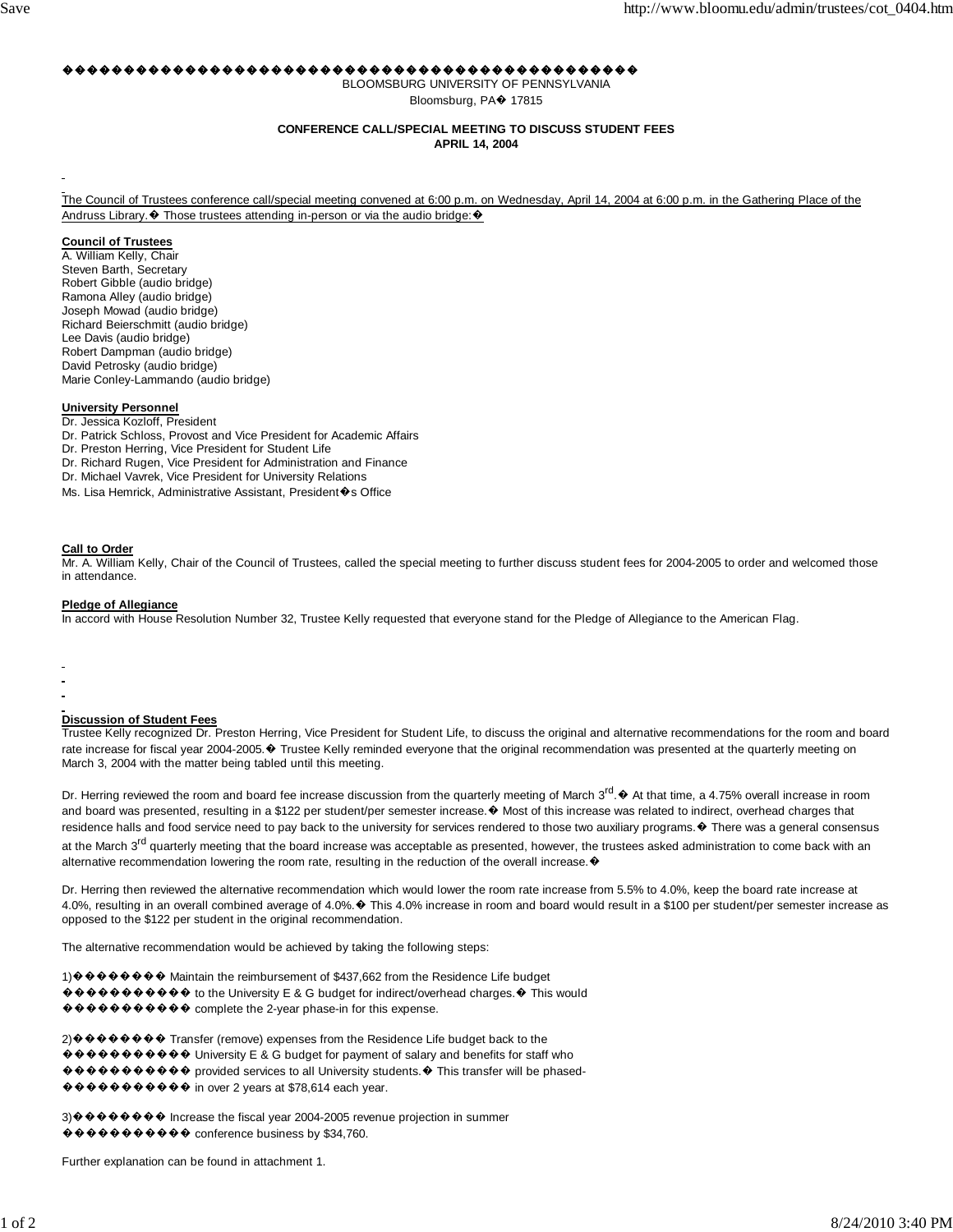Trustee Conley-Lammando asked if there is a possibility of sharing the cost of the office of Greek Affairs with the Community Government Association. ♦ Dr. Herring and Dr. Kozloff responded by stating that because Greek Affairs serves all the students it is an appropriate University/Residence Life expense and therefore those salaries and benefits should be transferred to the E & G budget.

Trustee Mowad stated that he felt the new recommendation was a legitimate alternative. ♦ He added that when you look at the comparison to other state system universities, Bloomsburg is still in the lower quartile as far as increases are concerned. ♦ Trustee Dampman added that by following the alternative recommendation and the phase-ins as outlined, that next year�s rate increase should be significantly lower.

Dr. Herring also provided a comparison of state system residence hall board rates, assuming the 4.0% increase proposed in the alternative recommendation.  $\odot$  This comparison is reflected in attachment 4 and shows Bloomsburg 6<sup>th</sup> from the top when comparing 2003-2004 board rates.  $\odot$  Trustee Davis asked that once all fees and rate increases are settled across the state system, that the trustees be provided with a comparison to see how BU stacks up against the other state system universities.  $\bullet$  Dr. Herring agreed to provide this information in the fall.

With no further discussion, Trustee Mowad made a motion to approve the student fees for 2004-2005 as outlined in the alternative room and board recommendation. ♦ The motion was seconded by Trustee Alley with unanimous approval by roll-call vote.

#### **Other Business**

Trustee Davis asked for an update on the status of our new student trustee, Jennifer Shymansky. ♦ Lisa Hemrick stated that Ms. Shymansky was just approved by Governor Rendell�s office this week and will be signing her oath shortly.� She should be on-board as an �official� trustee next week.

Trustee Kelly asked the trustees to relay their attendance plans for graduate and undergraduate commencement, scheduled for May 7<sup>th</sup> and May 8<sup>th</sup>, to Lisa as soon as possible.

#### **Adjournment**

There being no other business and upon motion by Trustee Kelly, the meeting/conference call was adjourned at 6:25 p.m.

 $\color{blue}{\bm{\phi}}\color{red}{\bm{\phi}}\color{red}{\bm{\phi}}\color{red}{\bm{\phi}}\color{red}{\bm{\phi}}\color{red}{\bm{\phi}}\color{red}{\bm{\phi}}\color{red}{\bm{\phi}}\color{red}{\bm{\phi}}\color{red}{\bm{\phi}}\color{red}{\bm{\phi}}\color{red}{\bm{\phi}}\color{red}{\bm{\phi}}\color{red}{\bm{\phi}}\color{red}{\bm{\phi}}\color{red}{\bm{\phi}}\color{red}{\bm{\phi}}\color{red}{\bm{\phi}}\color{red}{\bm{\phi}}\color{red}{\bm{\phi}}\color{red}{\bm{\phi}}\color{red}{\bm{\phi}}$ 

 $\text{Steve Barth} \textcolor{red}{0} \textcolor{red}{0} \textcolor{red}{0} \textcolor{red}{0} \textcolor{red}{0} \textcolor{red}{0} \textcolor{red}{0} \textcolor{red}{0} \textcolor{red}{0} \textcolor{red}{0} \textcolor{red}{0} \textcolor{red}{0} \textcolor{red}{0} \textcolor{red}{0} \textcolor{red}{0} \textcolor{red}{0} \textcolor{red}{0} \textcolor{red}{0} \textcolor{red}{0} \textcolor{red}{0} \textcolor{red}{0} \textcolor{red}{0} \textcolor{red}{0} \textcolor{red}{0} \textcolor{red}{0} \textcolor{red}{0} \textcolor{red}{$ Hemrick

Administrative Assistant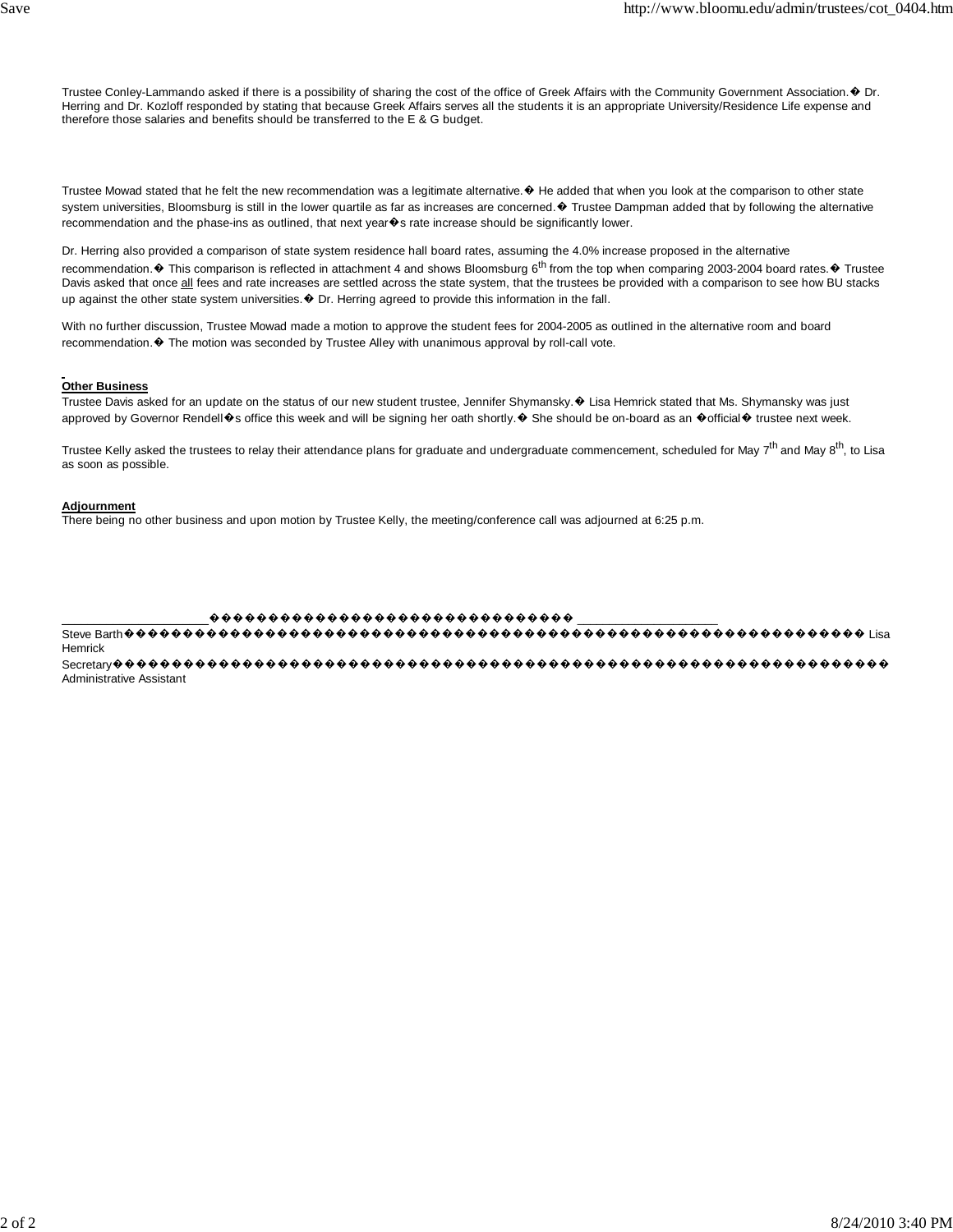## BLOOMSBURG UNIVERSITY OF PENNSYLVANIA Bloomsburg, PA� 17815

## **COUNCIL OF TRUSTEES COMMITTEE OF THE WHOLE SESSION June 9, 2004**

The Bloomsburg University Council of Trustees met in the Schweiker Room of the Andruss Library on June 9, 2004 at 10:00 a.m. ♦ Trustees in attendance: ♦

Mr. A. William Kelly, Mr. Robert Gibble, Dr. Joseph Mowad, �Dr. Robert Dampman, Ms. Ramona Alley, Mr. David Petrosky, Mr. Richard Beierschmitt, Ms. Marie Conley-Lammando and Ms. Jennifer Shymansky. Excused:� Mr. Steven Barth and Mr. LaRoy Davis

�

University personnel in attendance:� Dr. Jessica Kozloff, Dr. James Matta, Dr. Preston Herring, Dr. Richard Rugen, Dr. Michael Vavrek and Ms. Lisa Hemrick.��

Mr. A. William Kelly, Chair of the Council of Trustees, called the Committee of the Whole session to order, greeting those in attendance and asking that anyone wishing to speak to any of the issues that are raised, to wait for the public comment time at the beginning of the Quarterly Meeting which would immediately follow.

Mr. Kelly then recognized Mr. Kevin Abbott, Vice President of Development of the National Development Company of Pennsylvania, for a presentation regarding the design plan for the Honeysuckle Student Apartments project.  $\bullet$ Mr. Abbott is located in the corporate office of the NDC in Pittsburgh and is currently overseeing university apartment housing projects at Lock Haven, Clarion and California University, in addition to CGA�s Honeysuckle project here at Bloomsburg.

Mr. Abbott distributed copies of the design plan which detailed the site plan, typical apartment building, commons building and clubhouse.� Copies of these handouts are attached.

Mr. Abbott stated that the Honeysuckle Student Apartments project calls for four, four-story apartment buildings which will house 408 students in three-bedroom and four-bedroom apartments. $\bullet$  This project will be placed on the former Sesame Street property now owned by the Community Government Association.  $\bullet$  Each apartment will be furnished and will include a common living area, full kitchen and laundry facilities. $\bullet$  Twenty-five percent of the apartments will be handicapped accessible or adaptable. $\bullet$ The site will also include a community building with lounges, computer center and fitness center, and will be professionally managed by Allen and O�Hara with their management office on-site. ♦ There will also be a resident advisor/assistant in each of the four apartment buildings to assist with student needs.  $\bullet$  According to Mr. Abbott, if all approvals are received on schedule, construction should begin later this summer with the apartments ready to house students in August 2005. $\bullet$  Builders are currently being lined up and expect a 12-month construction for this project.

Mr. Abbott noted that they go before the Town of Bloomsburg Zoning Hearing Board tomorrow evening to obtain a variance to the 50% town parking requirement. ♦ He also noted they will meet to seek preliminary land development approval later this month with final land development approval being obtained sometime later in July.

Mr. Abbott continued by stating that CGA continues to negotiate a variable letter of credit and an anticipated closing might be scheduled as early as mid-July.

Trustee Mowad questioned the status of the Sterner property.� Mr. Abbott mentioned that at one point they were looking at the purchase of the Sterner property to expand the Honeysuckle project as it would take away the need for the parking variance. $\bullet$ However, they were not able to close this transaction and the Sterner property is no longer an alternative.

Trustee Conley-Lammando asked what the average rent would be per student. Mr. Abbott answered by stating that the average rent per student is expected to be \$410 per month in the 4-bedroom units.� These are all-inclusive rents (utilities, internet access, washer/dryers).

Trustee Alley asked what the expected occupancy rate is for this project. �First year occupancy is projected at 82% and thereafter around 94%.� Mr. Abbott stated that they believe these units will be in very high demand and extremely popular with students as they have been at other universities.

Dr. Kozloff commented that in order to build this kind of safe, quality housing and meet the community�s standards, you have to go to this type of public-private partnership, or through the university.� The number one priority remains to make sure as many of our students as possible are living in these kinds of conditions and this type of facility is vital to attracting and retaining students.

The meeting adjourned at 10:50 a.m.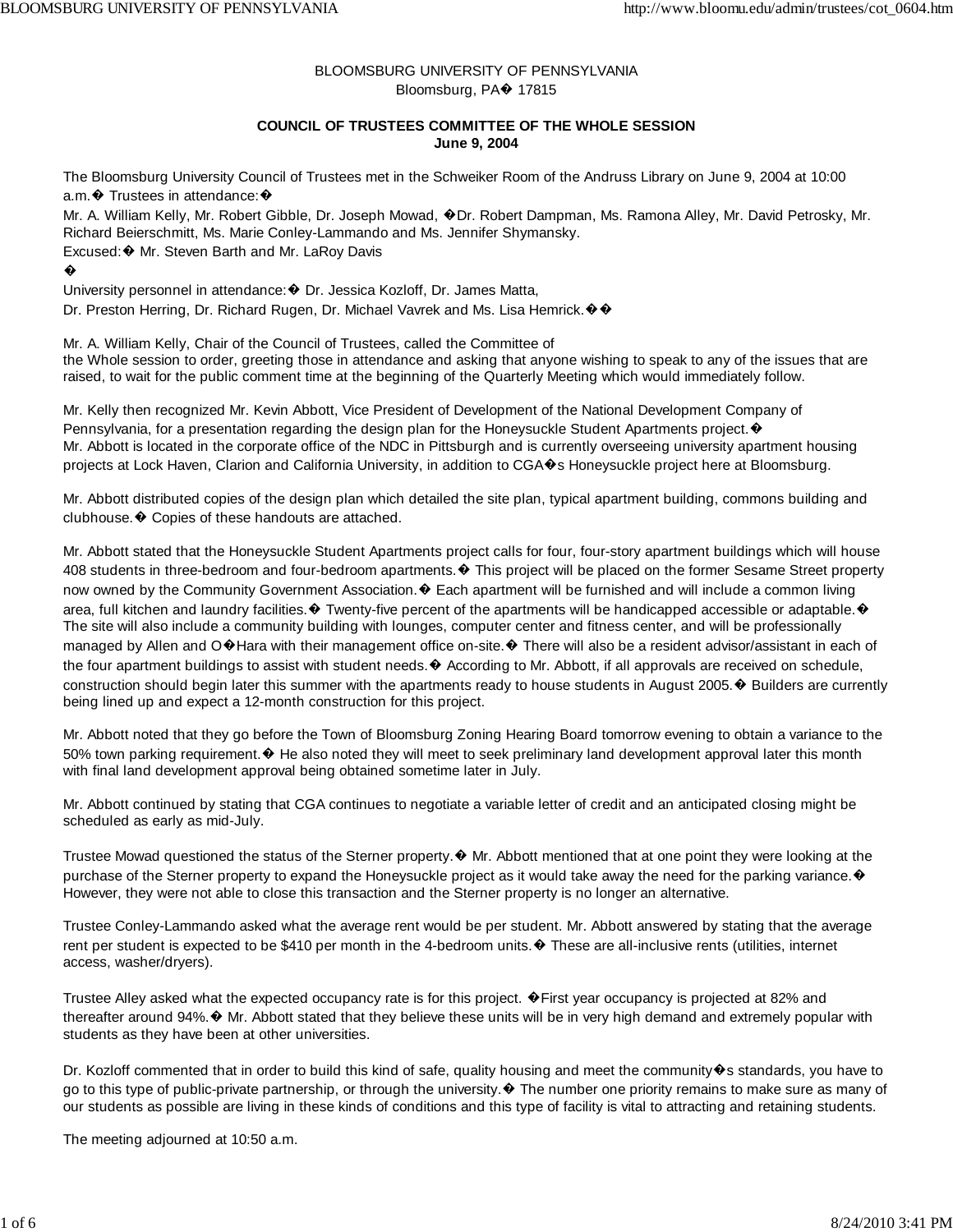$00000000000000000000000$ Lisa Hemrick **Administrative Assistant** 

## BLOOMSBURG UNIVERSITY OF PENNSYLVANIA Bloomsburg, PA $\blacklozenge$  17815

## **COUNCIL OF TRUSTEES QUARTERLY MEETING MINUTES JUNE 9, 2004**

The Bloomsburg University Council of Trustees met in the Schweiker Room of the Andruss Library, at 11:00 a.m. ♦ Those in attendance:

## **Council of Trustees**

Mr. A. William Kelly, Chair Mr. Robert J. Gibble, Vice Chair Dr. Joseph J. Mowad, Past Chair Ms. Ramona Alley Mr. Richard Beierschmitt Dr. Robert Dampman Mr. David Petrosky Ms. Marie Conley-Lammando Ms. Jennifer Shymansky

Excused: ♦ Mr. Steven Barth and Mr. LaRoy Davis

## **University Personnel**

Dr. Jessica Kozloff, President Dr. James Matta, Interim Provost and Vice President of Academic Affairs Dr. Preston Herring, Vice President for Student Life Dr. Richard Rugen, Vice President for Administration and Finance Dr. Michael Vavrek, Vice President for University Relations and Executive Director of the Bloomsburg University Foundation Ms. Lisa Hemrick, Administrative Assistant, President �s Office

#### **Council of Trustees Advisors**

Ms. Veronica Breisch, President, Bloomsburg Chapter of AFSCME Ms. Gretchen Osterman, President, Bloomsburg Chapter of SCUPA Mr. David Stover, University Legal Counsel

## **Call to Order**

Mr. A. William Kelly, Chair of the Council of Trustees, called the meeting to order and welcomed all those in attendance. ♦ He reported that the Council of Trustees met earlier in the day for their annual review of facilities, touring Buckalew, Monty�s, and the steam plant, and to review the design plan for the Honeysuckle Student Apartments project. ♦ He also welcomed Ms. Jennifer Shymansky, who has been confirmed by the Governor�s Office as our new student trustee. ♦ Ms. Shymansky is a Secondary Education/Communications major, as well as a member of the Community Government Association, Student Recreation Center Governing Board and Library Advisory Committee. ♦ She is a past recipient of the Outstanding Freshman Award and the Student Leadership Scholarship Award.

Trustee Kelly then introduced special guests in attendance: � Ms. Veronica Breisch, President, Bloomsburg Chapter of AFSCME; Ms. Gretchen Osterman, President, Bloomsburg Chapter of SCUPA; and Mr. David Stover, University Legal Counsel.

<sup>�</sup>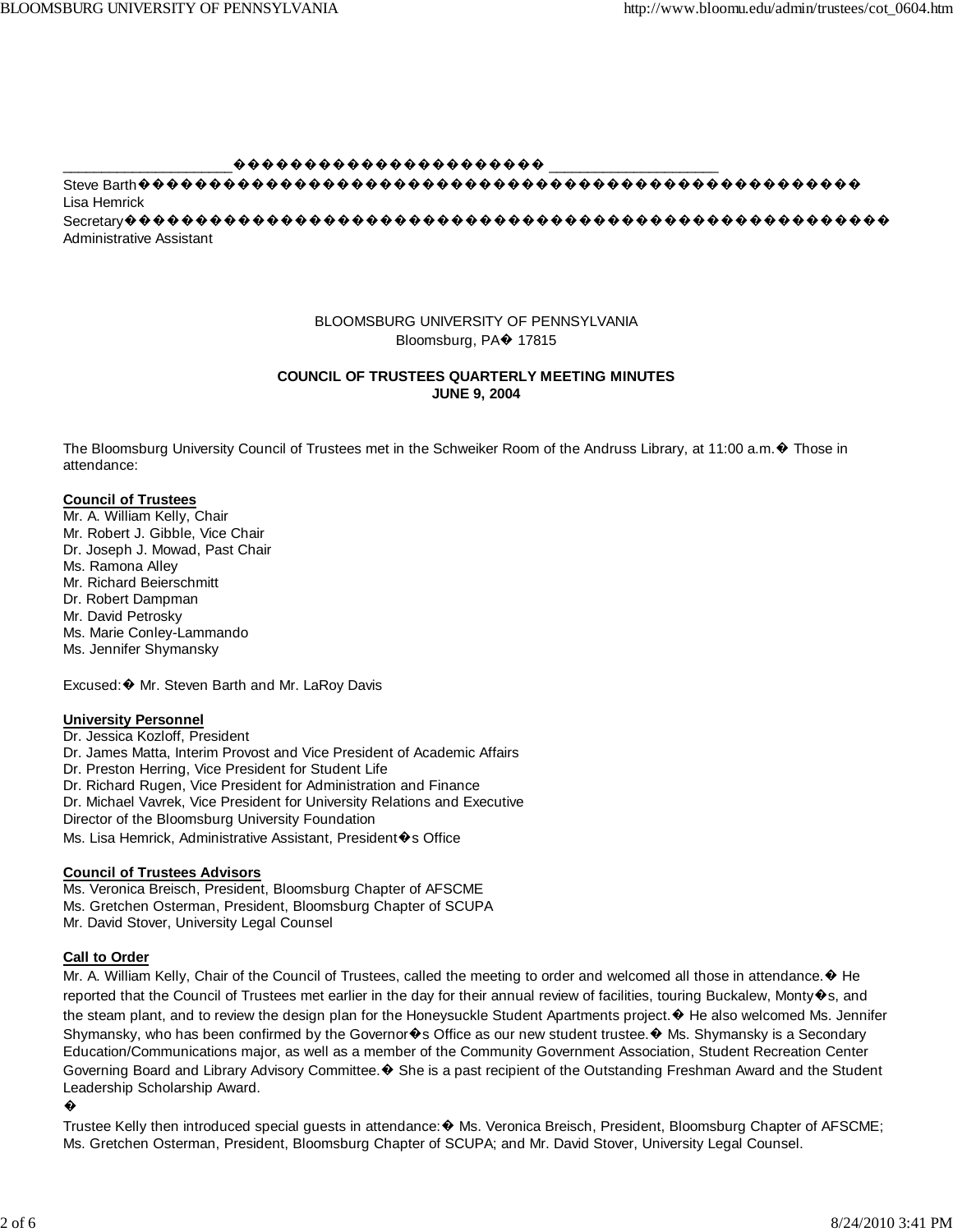#### **Pledge of Allegiance**

In accord with House Resolution Number 32, Trustee Kelly requested that everyone stand for the Pledge of Allegiance to the American Flag.

#### **Minutes of the Council of Trustees**

A motion was made by Trustee Petrosky, seconded by Trustee Conley-Lammando, and unanimously carried that the March 3, 2004 minutes be approved.

#### **Resolution honoring Dr. Patrick J. Schloss**

Trustee Kelly presented the following resolution and motion, seconded by Trustee Alley, and unanimously carried.

WHEREAS, Dr. Patrick J. Schloss displayed outstanding leadership during the past 10 years as Bloomsburg University�s Dean of Graduate Studies and Research and Provost and Vice President of Academic Affairs; and

**WHEREAS**, Dr. Schloss was instrumental in strengthening our graduate program and establishing a separate graduate commencement ceremony; and

**WHEREAS,** Dr. Schloss has enriched the lives of numerous students by providing leadership to many academic departments, resulting in new standards for the graduate school, beginning the road toward accreditation of the College of Business, the establishment of the College of Science and Technology, and the authorization for the university  $\bullet$ s first doctoral program, the Doctorate in Audiology.

**NOW, THEREFORE, BE IT RESOLVED,** that the Council of Trustees of Bloomsburg University of Pennsylvania hereby commends Dr. Patrick J. Schloss on his personal and professional achievements and wishes him the very best in his new position as President of Northern State University.

**BE IT FURTHER RESOLVED,** that this Resolution be made a part of the official minutes of the Council of Trustees of Bloomsburg University and that a copy be presented to Dr. Patrick Schloss.

#### **Resolution Honoring Ms. Alla Georgievna Gryaznova**

Trustee Kelly called upon Trustee Gibble to present the following resolution and motion, seconded by Trustee Alley, and unanimously approved.

**WHEREAS,** Bloomsburg University and The Finance Academy of Russia have formed a dual degree cooperative agreement; and

**WHEREAS,** the first joint degrees were awarded to 16 students from The Finance Academy of Russia on May 8, 2004; and

**WHEREAS,** Ms. Alla Georgievna Gryaznova has been Rector of The Finance Academy of Russia since 1985; and

**WHEREAS,** Ms. Gryaznova�s leadership has enabled The Finance Academy of Russia to become one of the prominent educational, research and economic centers in the world, coordinating research activities in the fields of economics, finance and banking; and

**WHEREAS,** The Finance Academy of Russia has implemented a number of international programs and bilateral connections with universities and partner institutions in numerous countries, promoting the form of international scientific and practical conferences; joint research; organization of seminars and courses; and faculty exchange.

**NOW, THEREFORE, BE IT RESOLVED**, that the Council of Trustees of Bloomsburg University of Pennsylvania hereby extends their recognition of Ms. Gryaznova for her outstanding leadership and promotion of cooperative international educational programs.

**BE IT FURTHER RESOLVED,** that this Resolution be made a part of the official minutes of the Council of Trustees of Bloomsburg University and that a copy be presented to Ms. Alla Georgievna Gryaznova.

## **NEW BUSINESS**

#### **Manager Emeritus Status**

Trustee Gibble made a motion, seconded by Trustee Conley-Lammando, and unanimously approved to confer Manager Emeritus status upon Mr. Robert Abbott for over 25 years of service in Technology Support Services.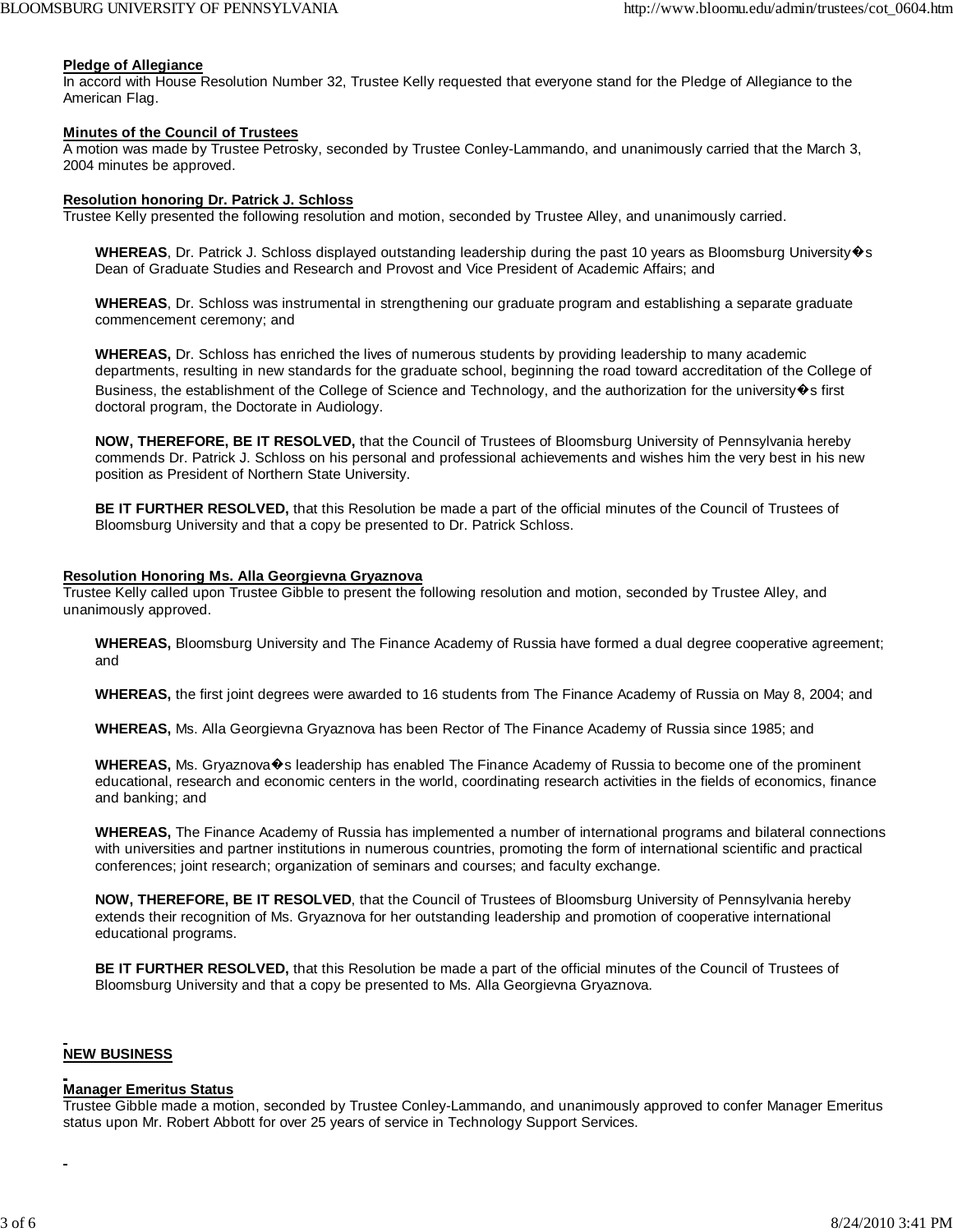## **Non-Instructional Emeritus Status**

Trustee Gibble made a motion, seconded by Trustee Beierschmitt, and unanimously approved to confer Non-Instructional Emeritus status upon the following non-instructional employees:

��������� Chrieg Cerra, Facilities Management Custodial Department ���������� Ms. Linda Long, University Relations/Alumni Affairs

���������� Ms. Nancy Vought, President�s Office

#### **PRESIDENT**

## President<sup>o</sup>s Report

President Kozloff reviewed her President�s Report for June 2004 with the Trustees. ♦ A copy of the report will be appended to the minutes. $\bullet$ 

## **Faculty Emeritus Status**

President Kozloff informed the Trustees that Faculty Emeritus status was conferred upon: ��������� Dr. John Baird, Department of Psychology ��������� Dr. Henry Dobson, Educational Studies and Secondary Education ��������� Dr. Gene Gordon, Department of Computer & Information Systems  $\circledast \bullet \bullet \bullet \bullet \bullet \bullet \bullet \bullet$  Dr. Mary Harris, Educational Studies and Secondary Education ��������� Dr. Donald Pratt, Educational Studies and Secondary Education ���������� Dr. Constance Schick, Department of Psychology �������� Or. David Washburn, Educational Studies and Secondary Education

Dr. Kozloff also expressed her appreciation to the Council of Trustees for their support during her recent sabbatical.

# **ACADEMIC AFFAIRS**

## **Career Concentration in Fraud Examination**

Trustee Kelly recognized Trustee Beierschmitt, Chair of the Academic Affairs Committee, who called upon Dr. James Matta, Interim Provost and Vice President of Academic Affairs, to discuss this Academic Affairs informational item. ♦ Dr. Matta introduced Dr. David Long, Dean of the College of Business, who presented the Career Concentration in Fraud Examination. ♦ The concentration, developed by the Department of Accounting, includes a minimum of 21 credits of courses for non-accounting majors and 24 credits of courses for accounting majors which includes courses from three departments ♦ Accounting, Criminal Justice, and Office Information Systems. • This program will provide students with an option to enter the fraud examination and consulting arenas and will be open to all interested students beginning with the Fall 2004 semester.  $\mathbf{\hat{\Phi}}$ 

Trustee Conley-Lammando stated that the Pennsylvania CPA Association and the Office of the Attorney General would be very interested in learning about this program and might be able to provide excellent internship opportunities. ♦ Trustee Conley-Lammando is willing to assist in this area.

Trustee Gibble commended Dean Long and those involved in the development of this career concentration for taking such a leadership role in this area.

## **GENERAL ADMINISTRATION**

## **Resolution pertaining to the Inspection of Facilities**

Trustee Kelly recognized Trustee Mowad, Chair of the General Administration Committee, to lead discussion on the General Administration items. ♦ Trustee Mowad recommended approval of the following resolution for Inspection of Facilities, seconded by Trustee Conley-Lammando, and unanimously approved. ♦ ♦

���� WHEREAS, members of the Council of Trustees at Bloomsburg University �� of Pennsylvania did conduct their annual inspection of facilities on  $\Diamond \Diamond \Diamond \Diamond$  Wednesday, June 9, 2004 and found maintenance procedures that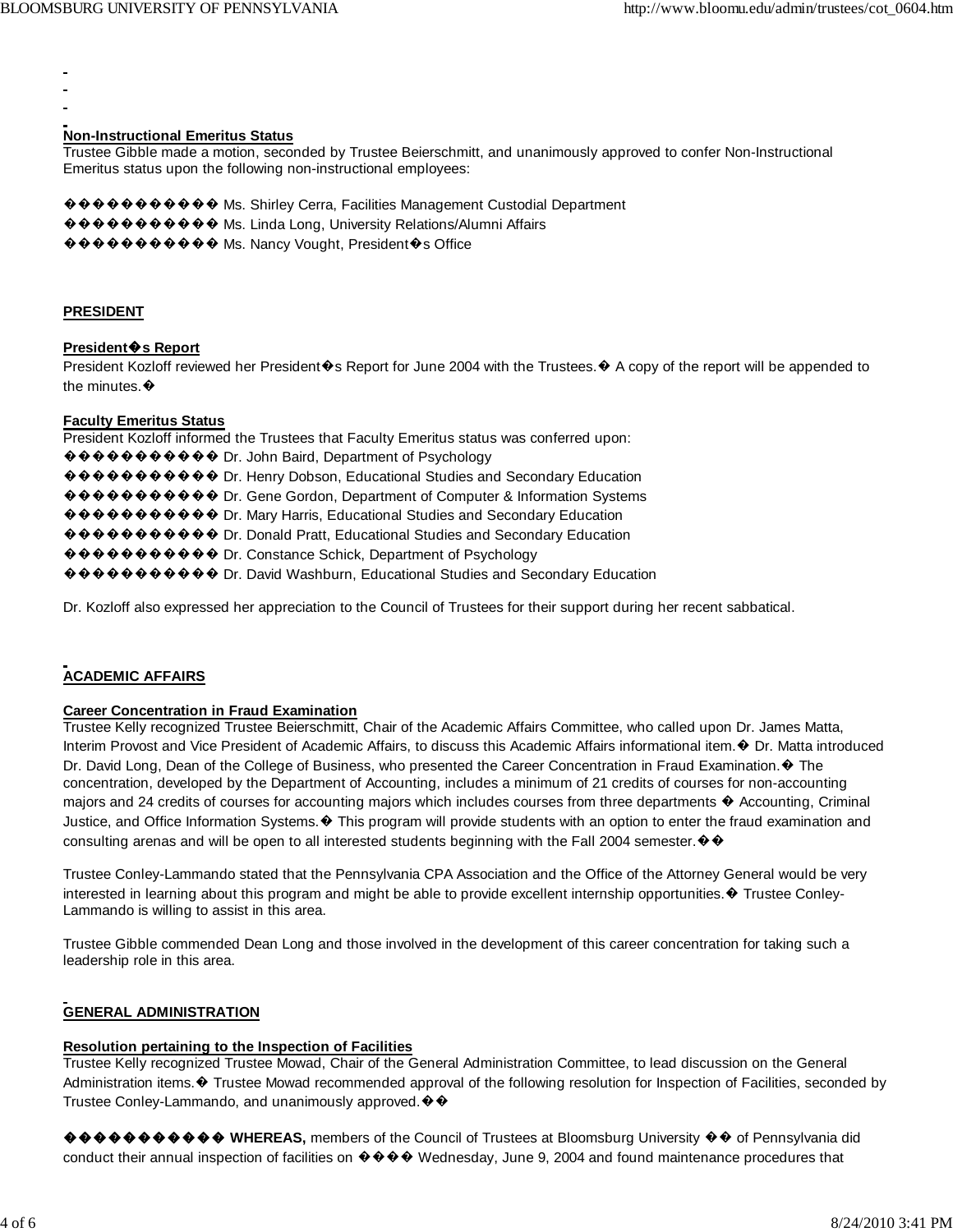����� onsure buildings and structures are being properly maintained and in good �� working order and found also that lawn, flower, shrubbery, tree and  $\bullet \bullet \bullet \bullet \bullet \bullet \bullet \bullet$  recreation areas were attractive and well maintained.  $\bullet$  Trustees conducted ♦ ♦ a tour of Buckalew, Monty ♦ s and the steam plant.

����������� **NOW, THEREFORE, BE IT RESOLVED,** that the Council of Trustees of ���� Bloomsburg University expressed its approval of both the general  $\bullet \bullet \bullet \bullet \bullet \bullet \bullet \bullet \bullet \bullet \bullet$  condition and the care of the facilities, and transmits their sentiments to  $\mathbf{\hat{\Phi}} \mathbf{\hat{\Phi}} \mathbf{\hat{\Phi}} \mathbf{\hat{\Phi}} \mathbf{\hat{\Phi}} \mathbf{\hat{\Phi}} \mathbf{\hat{\Phi}} \mathbf{\hat{\Phi}}$  the Board of Governors of the State System of Higher Education.

## **Approval of Purchasing Activity Under Act 188**

Trustee Mowad recommended, seconded by Trustee Gibble, and unanimously approved, to approve purchasing activity under Act 188 in excess of \$10,000 for February 11, 2004 to May 10, 2004.

## **Capital Project Prioritization**

Trustee Mowad introduced Dr. Richard Rugen, Vice President for Administration and Finance, for the purpose of discussing Capital Projects Prioritization. �� Dr. Rugen made reference to Exhibit F which recommended prioritization for funding/authorization for FY 2004-05 through 2009-10.� Projects on the list, in order of priority, include:� Classroom Addition, Haas Addition/Renovation, Nelson Fieldhouse Renovation, Waller Renovation, and Sutliff Hall Addition. President Kozloff noted that the State System of Higher Education has a policy that if you build something new, you must be

prepared to fund � of it yourself at the university.� Those involved in the prioritization this year sat down and considered what we could afford to do and would best meet our needs and positively impact the most students. $\mathbf{\hat{v}}$ 

#### �

Trustee Mowad moved to approve the Capital Projects Prioritization, seconded by Trustee Dampman, and unanimously approved.

## **Administration and Finance Report**

Trustee Mowad recognized Vice President Rugen who discussed the Administration and Finance Report, Addendum A.� Vice President Rugen discussed the year-end activities currently taking place in the Business Office.  $\blacklozenge$  At the September quarterly meeting, he will provide a financial status report to the trustees.

Trustee Kelly remarked that the facilities tour conducted prior to the quarterly meeting was very successful and he commended the maintenance departments on their outstanding commitment to maintaining the campus complex.

# **STUDENT LIFE**

## **Student Recreation Center Expansion Project**

Trustee Kelly recognized Trustee Conley Lammando, Chair of the Student Life Committee, who introduced Dr. Preston Herring, Vice President for Student Life, to discuss this Student Life informational item. $\mathbf{\hat{v}}$ 

Dr. Herring reported that the cost of the proposed Student Recreation Center Expansion project rose from \$2.8 to \$3.4 million. ♦ Original plans called for an addition to be constructed on the Recreation Center�s south side, but the location is not suitable for building a foundation. $\bullet$  Dr. Herring also cited increased cost of building materials as a reason for the increased cost. $\bullet$  Dr. Herring introduced Eric Milner, Assistant Vice President of Administration, who presented the current Recreation Center expansion design and explained how the current design may result in an increase in construction cost.

Funding options will be sent to the trustees at a later date and discussed at a future meeting.

# **UNIVERSITY RELATIONS**

## **Gift Summary by Constituency**

Trustee Kelly recognized Trustee Petrosky, member of the University Relations Committee, to lead the discussion of the University Relations items.� Trustee Petrosky introduced Dr. Michael Vavrek, Vice President for University Relations and Executive Director of the BU Foundation, who discussed the Gift Summary by Constituency, Exhibit G of the agenda.

Dr. Vavrek highlighted the 2003-2004 fiscal year in University Relations/BU Foundation. ♦ He reported that a pledge reminder program was implemented which reduced the number of pledge write-offs.� A change was also implemented in the structure of the Husky Club Golf Tournament that tripled the income of that tournament.� Dr. Vavrek was also happy to report that they exceeded their goal in the Faculty and Staff campaign.  $\bullet$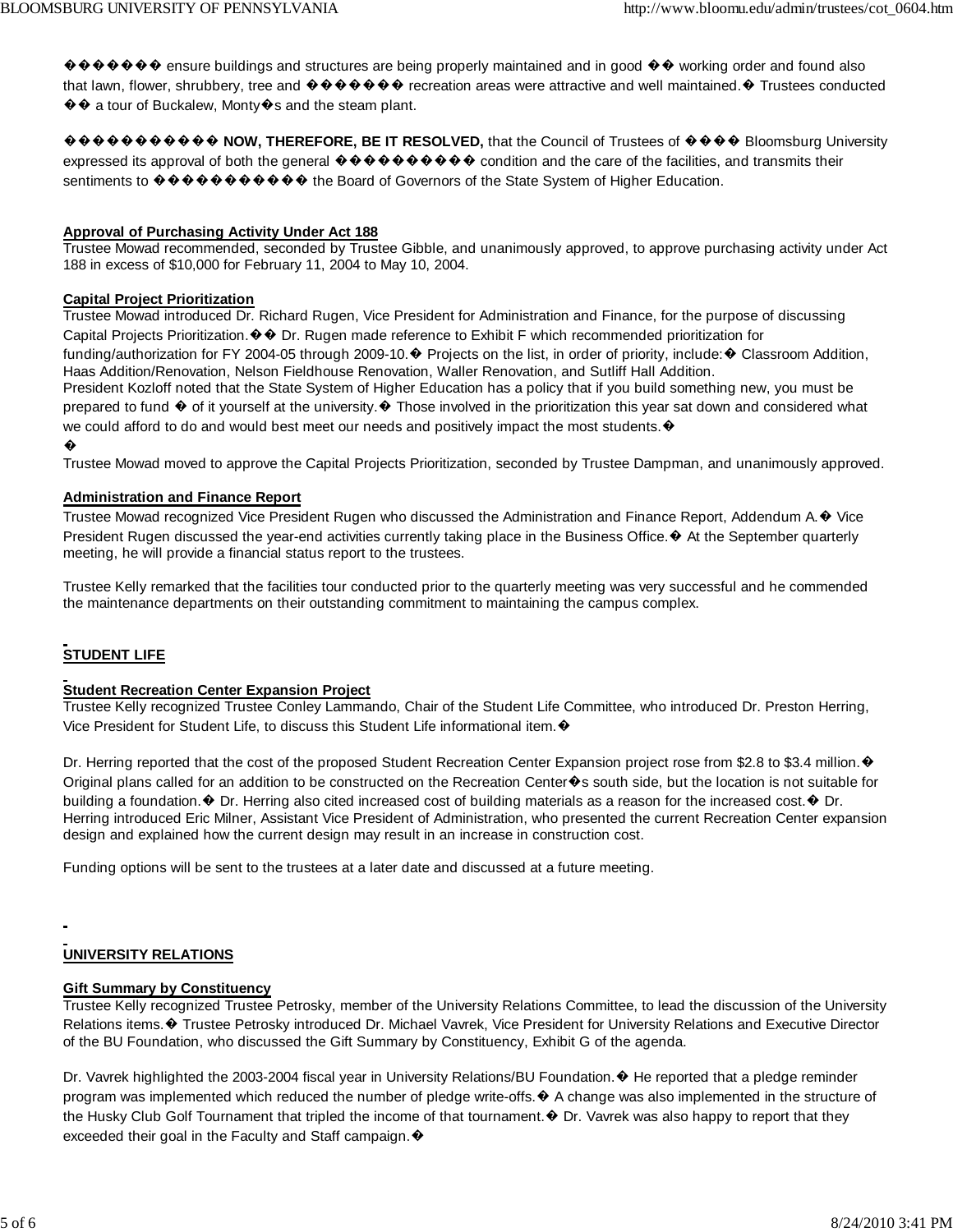Dr. Vavrek reminded the group that this was his last meeting as Executive Director of the BU Foundation and thanked the trustees for their continued support.  $\odot$  Dr. Vavrek also discussed the recent reorganization of Student Life and University Relations into the combined area of University and Student Affairs under the leadership of Dr. Preston Herring. ♦ Jim Hollister will continue as Director of Development and Assistant Vice President of University Relations. ♦ The BU Foundation has hired its first, full-time Director, Ms. Maryann Lindberg.  $\odot$  She will assume this charge on August  $8^{th}$  and will work closely with Jim Hollister to continue University Advancement.

President Kozloff stated that Dr. Vavrek will remain at the university until his retirement date of October 1<sup>st</sup> and will be honored with a resolution at our September quarterly meeting.

## **OTHER BUSINESS**

# Approval of Officers for 2004-2006

Trustee Kelly called upon Trustee Conley-Lammando, chair of the Nominating Committee, who made a motion to approve/reappoint the 2003-2004 slate of officers for the 2004-2006 term:

 $\langle \langle \langle \rangle \rangle$   $\langle \rangle$   $\langle \rangle$   $\langle \rangle$   $\langle \rangle$   $\langle \rangle$   $\langle \rangle$   $\langle \rangle$   $\langle \rangle$  Mr. A. William Kelly, Chairperson ��������� Mr. Robert Gibble, Vice Chairperson ��������� IMr. Steven Barth, Secretary

The motion was seconded by Trustee Beierschmitt and unanimously approved. ♦ Trustee Kelly thanked the trustees for their confidence and the privilege of serving as chairperson of the Council of Trustees.

## 2004-2005 Meeting Calendar

Trustee Kelly asked the trustees to review Exhibit H of the agenda, the 2004-2005 meeting calendar. ♦ He noted that the next quarterly meeting will take place on Wednesday, September 8<sup>th</sup>.

## **Adjournment**

There being no other business and upon motion by Trustee Kelly, seconded by Trustee Alley, the meeting was adjourned at 12:10 p.m.

 $\left[\begin{smallmatrix} \color{red}{\boldsymbol{\phi}} & \color{red}{\boldsymbol{\phi}} & \color{red}{\boldsymbol{\phi}} & \color{red}{\boldsymbol{\phi}} & \color{red}{\boldsymbol{\phi}} & \color{red}{\boldsymbol{\phi}} & \color{red}{\boldsymbol{\phi}} & \color{red}{\boldsymbol{\phi}} & \color{red}{\boldsymbol{\phi}} & \color{red}{\boldsymbol{\phi}} & \color{red}{\boldsymbol{\phi}} & \color{red}{\boldsymbol{\phi}} & \color{red}{\boldsymbol{\phi}} & \color{red}{\boldsymbol{\phi}} & \color{red}{\boldsymbol{\phi}} & \color{red}{\boldsymbol{\phi}} & \color{red}{\boldsymbol{\phi}} & \color{red}{\boldsymbol$ 

Lisa K. Hemrick Administrative Assistant

 $\bullet\bullet\bullet\bullet\bullet$ 

Attachment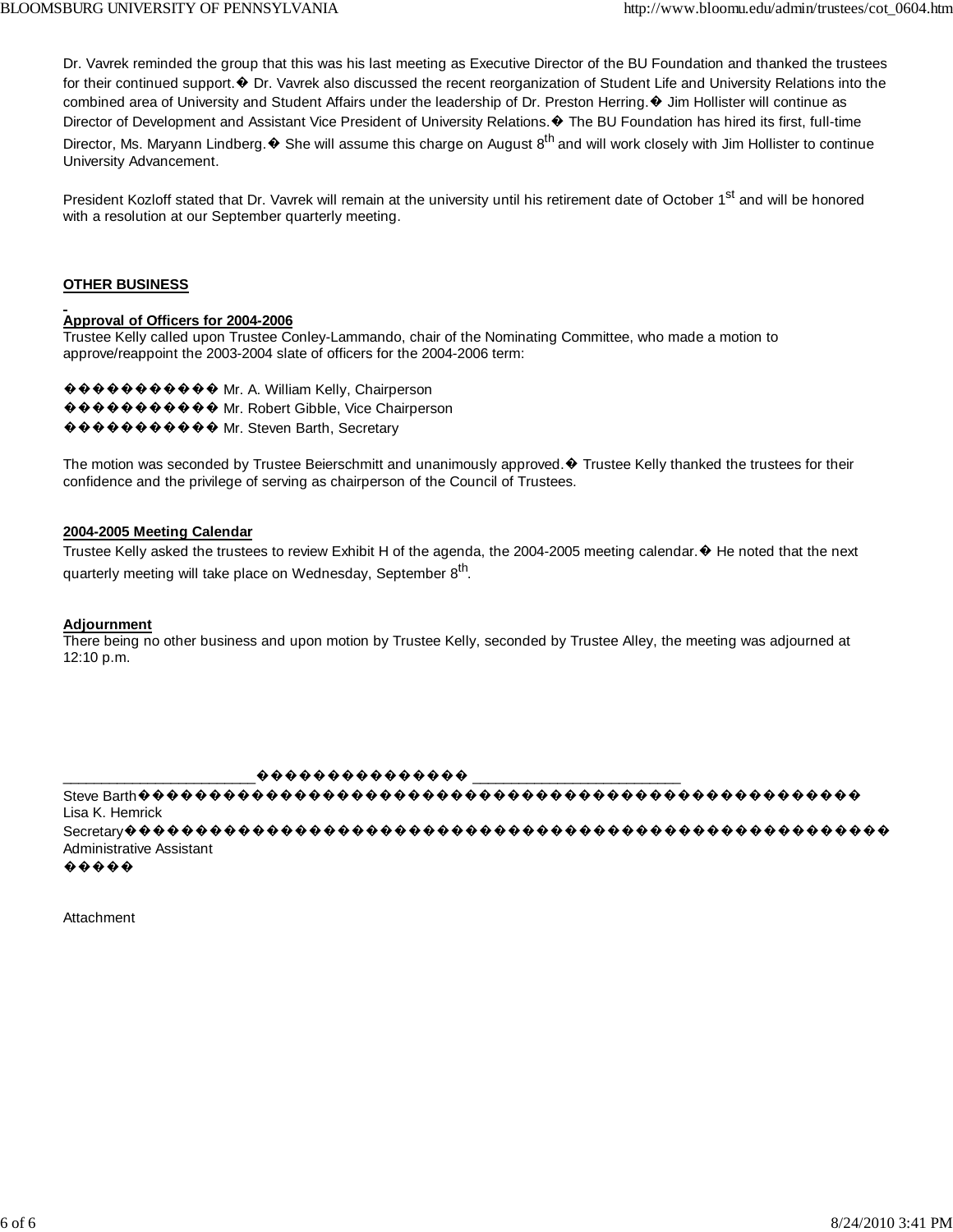## BLOOMSBURG UNIVERSITY OF PENNSYLVANIA Bloomsburg, PA� 17815

## **COUNCIL OF TRUSTEES QUARTERLY MEETING MINUTES SEPTEMBER 8, 2004**

The Bloomsburg University Council of Trustees met in the Assembly Room of Monty�s, at 10:30 a.m.� Those in attendance:

## **Council of Trustees**

Mr. A. William Kelly, Chair Mr. Robert Gibble, Vice Chair Mr. Steven Barth, Secretary Dr. Joseph Mowad, Past Chair Ms. Ramona Alley Dr. Robert Dampman Mr. LaRoy Davis Mr. David Petrosky Ms. Jennifer Shymansky

Excused:� Mr. Richard Beierschmitt and Ms. Marie Conley-Lammando

## **University Personnel**

- Dr. Jessica Kozloff, President Dr. James Matta, Interim Provost and Vice President of Academic Affairs
- Dr. Preston Herring, Vice President for Student Life
- Dr. Richard Rugen, Vice President for Administration and Finance
- Ms. Lisa Hemrick, Administrative Assistant, President�s Office

## **Council of Trustees Advisors**

- Ms. Cheryl John, Treasurer, AFSCME Local 1977
- Ms. Gretchen Osterman, President, Bloomsburg Chapter of SCUPA
- Dr. Stephen Kokoska, President, Bloomsburg Chapter of APSCUF
- Mr. David Stover, University Legal Counsel

#### **Call to Order**

Mr. A. William Kelly, Chair of the Council of Trustees, called the meeting to order and welcomed all those in attendance. ♦ He reported that the Council of Trustees met earlier in the day to discuss the System Accountability Plan and the Presidential Evaluation.

Trustee Kelly then introduced special guests in attendance:� Ms. Cheryl John, Treasurer, AFSCME Local 1977; Ms. Gretchen Osterman, President, Bloomsburg Chapter of SCUPA; Dr. Stephen Kokoska, President, Bloomsburg Chapter of APSCUF; Mr. David Stover, University Legal Counsel; Mr. Robert Rupp, Deputy Chief, Bloomsburg Fire Department; and Mr. Chip Coffman, Mayor of Bloomsburg.

#### **Pledge of Allegiance**

In accord with House Resolution Number 32, Trustee Kelly requested that everyone stand for the Pledge of Allegiance to the American Flag.

#### **Minutes of the Council of Trustees**

A motion was made by Trustee Petrosky, seconded by Trustee Barth, and unanimously carried that the June 9, 2004 minutes be approved.

## **NEW BUSINESS**

#### **Manager Emeritus Status**

Trustee Gibble made a motion, seconded by Trustee Davis, and unanimously approved to confer Manager Emeritus status upon Dr. Tom Cooper.

## **PRESIDENT**

## **Contributions to Volunteer Fire Association**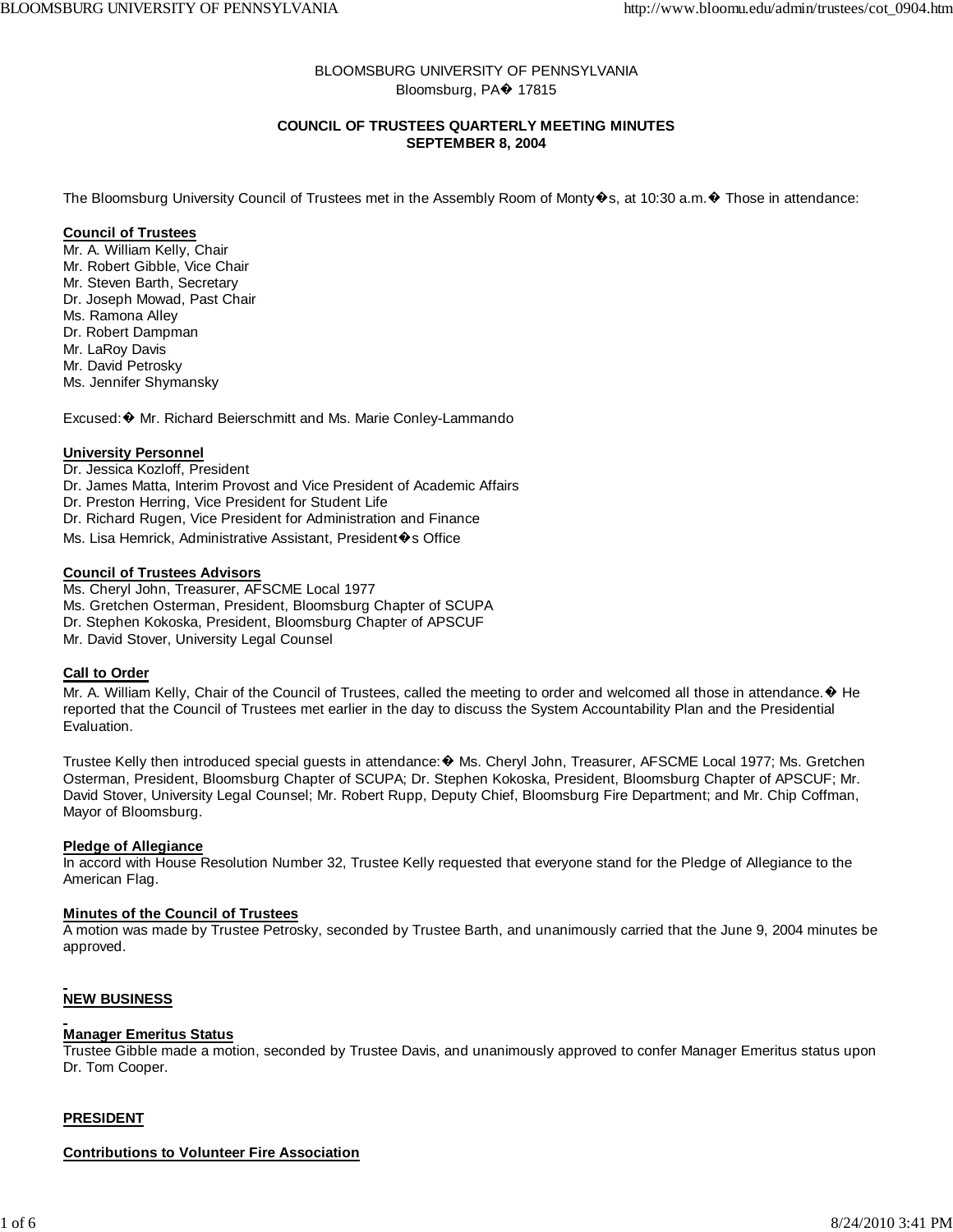Beginning in 1977, Bloomsburg University, through its operating budget, has made substantial contributions to the Town of Bloomsburg toward the purchase of fire equipment to combat fires or for rescue missions in our high-rise buildings.

Act 86 of 1975 provides for the optimal payment of funds from the University $\bullet$ s annual operating budget for volunteer fire and ambulance services. $\bullet$  In addition to the University $\bullet$ s regular contribution to the Volunteer Fire Association, an additional payment is being made to assist the Town of Bloomsburg to buy a new ladder truck.� The existence of a number of tall residence hall buildings on the BU campus is one of the reasons the Town of Bloomsburg needs to purchase this new ladder truck.� The total cost of the ladder truck is \$788,868.� The Town of Bloomsburg has raised all but \$400,000 and has taken out a 10-year loan to pay off the remainder.� BU Administration has proposed that we make 8 annual payments of \$25,000 each to provide a total of \$200,000 to assist the community in paying off this debt.

A motion was made by Trustee Mowad, seconded by Trustee Barth, and unanimously approved to make the regular, annual contribution of \$38,000 to the volunteer fire company of the Town of Bloomsburg for the 2004-2005 fiscal year.

In addition, Trustee Mowad presented a motion that, effective September 8, 2004, Bloomsburg University will make 8 annual payments of \$25,000 each toward the purchase of a new ladder fire truck, and that this payment be made in addition to the regular annual contribution to the volunteer fire association. $\bullet$  This motion was seconded by Trustee Alley and unanimously approved.

Mr. Robert Rupp, Deputy Chief, Bloomsburg Fire Department, and Bloomsburg Mayor, Chip Coffman, accepted the contributions with thanks.  $\bullet$  The trustees expressed deep appreciation to the volunteer fire association for the protection it provides students living on and off the University campus.  $\bullet$  Mayor Coffman expressed his appreciation for the University  $\bullet$ s continued support and for working together with the Town of Bloomsburg to make a better community.

## **2005-2006 Budget Request**

Dr. Kozloff stated that the Office of the Chancellor requires each university to submit a budget projection, with assumptions of no tuition increases, in order to determine each university�s need for state revenue.� Dr. Kozloff introduced Vice President Rugen who reviewed the budget projection for 2005-2006 (Exhibit A, page 19, of the agenda).� Dr. Rugen stated that we are predicting a very healthy year for the current year (2004-2005).� A deficit is projected for 2005-2006 because, as Dr. Kozloff mentioned, the state system has asked that we project with the assumption of no tuition increase as well as including the increases in salary that were negotiated with the labor unions.

Dr. Kozloff pointed out that we are projecting a steady state in the area of FTE employees.

Trustee Mowad made a motion, seconded by Trustee Davis and unanimously carried, to approve the 2005-2006 budget request as shown in Exhibit A.

## **President**�**s Report**

President Kozloff reviewed her President�s Report for September 2004 with the Trustees.� A copy of the report will be appended to the minutes.

In addition, Dr. Kozloff asked the trustees to note the Fee Comparison table provided by Dr. Herring which shows BU�s rankings in terms of our fees and charges. $\bullet$  A copy of this table will also be appended to the minutes.

#### **SAP Performance Plan and Narrative**

Dr. Kozloff reported that the Board of Governors requires each university to annually submit a Narrative Assessment Statement demonstrating university accomplishments relative to system-wide goals and each university�s goals.� These statements are university-specific in content but conform to a standardized format for comparability across universities.  $\bigcirc$ Dr. Kozloff offered to respond to any questions on Exhibit E, pages 36-40 of the agenda, which detailed the University Performance Plan for 2003-2004 and Exhibit F, pages 41-45 of the agenda, which outlined the Narrative Assessment Statement for 2003-2004.

#### **Faculty Emeritus Status**

President Kozloff informed the Trustees that Faculty Emeritus status was conferred upon:

���������� Mr. William Frost, Harvey A. Andruss Library ���������� Dr. I. Sue Jackson, Department of Sociology ���������� Dr. Woo-Bong Lee, Department of Economics ����������� Dr. Larry Mack, Department of Chemistry ���������� Dr. Roy Pointer, Department of Chemistry ���������� Dr. Lorraine Shanoski, Dept. of Early Childhood/Elementary Education ���������� Dr. Barbara Strohman, Department of Art and Art History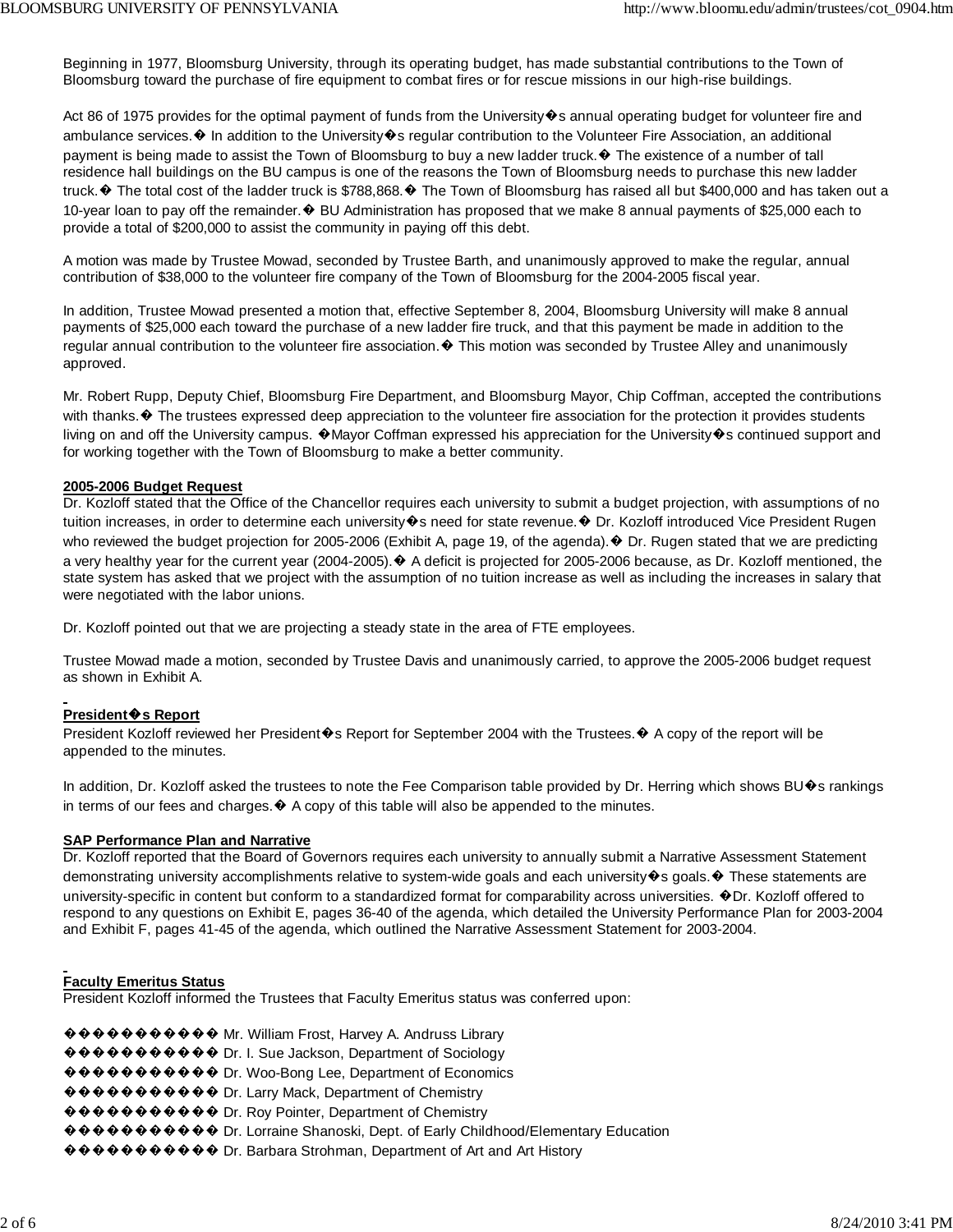���������� Dr. Dorette Welk, Department of Nursing

## **ACADEMIC AFFAIRS**

#### **Report on Summer School and High School Honors Program**

Trustee Kelly recognized Dr. James Matta, Interim Provost and Vice President for Academic Affairs who discussed the successes of our summer school and high school honors program. $\bullet$  A copy of Dr. Matta $\bullet$ s presentation is appended to these minutes.

## **GENERAL ADMINISTRATION**

#### **Approval of Purchasing Activity Under Act 188**

Trustee Mowad recommended, seconded by Trustee Davis and unanimously approved, to approve purchasing activity under Act 188 in excess of \$10,000 for May 11, 2004 to August 2, 2004.

#### **Administration and Finance Report**

Trustee Mowad recognized Vice President Rugen who discussed the Administration and Finance Report, Addendum A.� Vice President Rugen presented a type of  $\bullet$  report card  $\bullet$  for fiscal year  $\bullet$  04 in which he pointed out our primary growth was in our net tuition and fees and we had a decline in state appropriations.

Trustee Kelly asked if this data tracks consistently with other state system institutions. $\bullet$  Dr. Rugen mentioned that the other state system institutions voluntarily provide this information. $\bullet$  Dr. Rugen will request this information from the other institutions and follow-up after that with the trustees.

Trustee Davis asked how much the university is paying on sprinkler bonds per month since this was such a big expenditure we had to absorb here at the university. $\bullet$  Dr. Herring will provide this figure to the trustees in the near future. $\bullet$  Dr. Kozloff reminded the trustees that the sprinkler cost was borne by the students in room fees.  $\mathbf{\hat{P}}$ 

A discussion then followed regarding other large expenditures mandated by the state system. $\odot$  Trustee Davis asked the administration to provide a list of these items that have been mandated by the state system over the last 4-5 years. $\bullet$ Dr. Rugen agreed to provide this data.

## **UNIVERSITY & STUDENT AFFAIRS**

### **Student Recreation Center Expansion Project**

Trustee Kelly recognized Trustee Alley, member of the Student Life Committee, who introduced Dr. Preston Herring, Vice President for Student Life, to discuss the Student Recreation Center Expansion Project. ♦

Dr. Herring reviewed with the trustees what was discussed at the June quarterly meeting, relating increased building costs and foundation issues as reasons that the cost could exceed the original feasibility study.� The project went out for bid in mid-June.� Over the summer, a trustee conference call was held to review the funding and budget scenarios that would enable us to fund this expansion project by maintaining the \$12/semester increase in the student recreation fee, that was approved by a student referendum several years ago, and also by using the student recreation center reserve to offset the final project costs - if indeed that cost was higher than anticipated. $\bullet$  The low bid for the project came in last week at \$3.5 million. $\bullet$  Dr. Herring discussed and recommended the approval of the \$3.5 million project budget which shows the \$12/semester fee increase being maintained and will not be assessed until the expansion project is completed and students are using the facility in 2006. ♦ The project budget also illustrates the spend-down of the student recreation center reserve fund out to year 2012 after which the bond for the original building will be retired, and we will begin to replenish the reserve in year 2013. $\bullet$  If approved, this recommendation will be forwarded to the Board of Governors for action at their October meeting.

Trustee Alley made a motion to approve and read the following resolution pertaining to the Student Recreation Center expansion project:

**WHEREAS,** Bloomsburg University of Pennsylvania has demonstrated a need for expansion of the Student Recreation Center; and

**WHEREAS,** the University has provided a viable financial plan for funding this project; and

**WHEREAS,** the Council of Trustees will ensure that fees will be established at such rates as to finance the project adequately.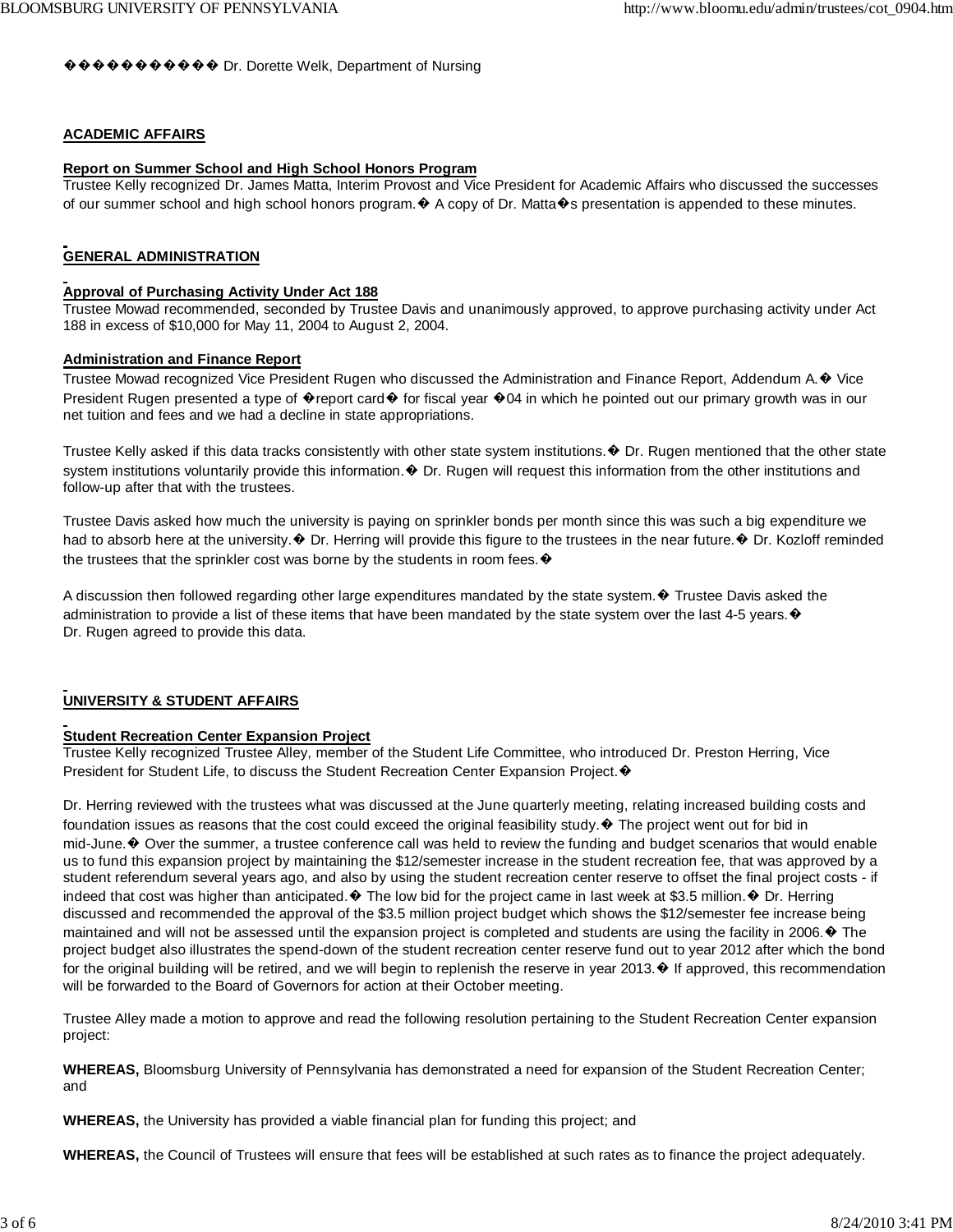**NOW, THEREFORE, BE IT RESOLVED** that we, the Council of Trustees, approve the undertaking of a system-financed capital facilities project for the expansion of the Student Recreation Center and authorize permission to construct the facility; and further do hereby authorize the President of Bloomsburg University of Pennsylvania to sign the Standard Loan Covenant Agreement for financing the project.

The motion was seconded by Trustee Petrosky and unanimously approved.

## **Fall Enrollment and Housing Update**

Trustee Alley again introduced Dr. Herring who presented the Fall 2004 enrollment figures and housing update. ♦ Dr. Herring commented that the enrollment figures are very strong, as the President mentioned earlier.  $\bullet$  We received 525 more applications than last year, 750 more than 2 years ago, in part due to the online application process.� Dr. Herring also reported that some additional money has been put into Marketing and Communications to assist in the marketing and recruitment of new students. Dr. Herring will ask Chris Keller, Director of Admissions, to provide an Admissions overview later this year. ♦ Dr. Herring also noted that because faculty at BU are so engaged in teaching, that this helps Admissions in the recruitment of new students. $\bullet$  Minority Enrollment is also strong and the number of applications received and number enrolled both increased.  $\bullet$  In terms of the university housing situation, the 2004 projected number over-capacity in our residence halls was 377, which was not acceptable. $\bullet$  We reduced the actual number by the way we handled housing sign-ups and a reduction in the freshman class. $\bullet$ Dr. Kozloff noted that this is one of the lowest numbers of tripled students in the last several years. ♦ The 51 students that are tripled at this time may be un-tripled as early as the end of October.  $\blacklozenge$ 

Dr. Kozloff also emphasized her commitment to a feasibility study of the upper campus and how the upper campus can be utilized, including the possibility of further student housing in the future.� Dr. Kozloff has asked Dr. Rugen and Mr. Milner to immediately begin this feasibility study and provide a report and recommendation at a future meeting.

## **Development Office Presentation**

Trustee Barth, Chair of the University Relations Committee, introduced Mr. Jim Hollister, Assistant Vice President for University Relations and Director of Development. $\bullet$  He mentioned many of the changes his area has implemented since July 1<sup>st</sup> of this year when he became Director of Development, and recognized the efforts of Dr. Richard Angelo and the recent gift of \$60,000 received for the Audiology and Speech Pathology Clinic.� Mr. Hollister also informed the trustees that a new scoreboard will be installed in Redman Stadium by Homecoming, a gift from the Community Government Association and some outside sponsors, and that total philanthropic support increased 17.5% last year over the previous year. ♦ Mr. Hollister introduced Ms. Maryann LaCroix Lindberg, the new Executive Director and Chief Operating Officer of the BU Foundation. ♦ Ms. Lindberg stated that she will be a partner working with the university, donors, alumni and anyone that could have an interest in Bloomsburg University. $\ddot{\mathbf{\Phi}}$ There are many things the BU Foundation will be doing to educate others in the importance of giving and why their support will make a difference.

## **Gift Summary by Constituency**

Trustee Barth recognized Dr. Herring who discussed the bi-weekly Gift Summary by Constituency Report (Exhibit I, page 49 of the agenda).

Trustee Kelly asked that in the future the report show comparatives in each category.� Jim Hollister will provide this information for future reports.

Trustee Kelly asked Mr. Hollister if the Celebrity Artist Series is expecting to be revenue-positive or break-even at this point. $\bullet$  Mr. Hollister explained that currently CAS is not a money-making venture, but the expectation of the CAS is to provide cultural opportunities for this region.� He believes the current mix is not as beneficial as it could be.� In addition to a greater mix of programs, they have changed the Celebrity Artist Series to fewer events, weekend events to assist with parking and allow the community to attend, and include some name-recognition events. $\bullet$  Efforts are underway to expand the market-base. $\bullet$  Dr. Kozloff added that she wants the community to see the university as a cultural resource and a place they feel comfortable coming.� Bringing in a variety of entertainment and keeping the ticket prices low will encourage the community to attend and make them feel like they are getting something from the experience.

## **OTHER BUSINESS**

# **Resolution Honoring Dr. G. Michael Vavrek**

Trustee Gibble made a motion and presented the following resolution honoring Dr. G. Michael Vavrek.

**WHEREAS,** Dr. G. Michael Vavrek displayed outstanding service to Bloomsburg University of Pennsylvania from 1989 to 2004 as Dean of Continuing Education, Vice President for University Relations, Executive Director of the Bloomsburg University Foundation, Inc., and as Executive Assistant to the President.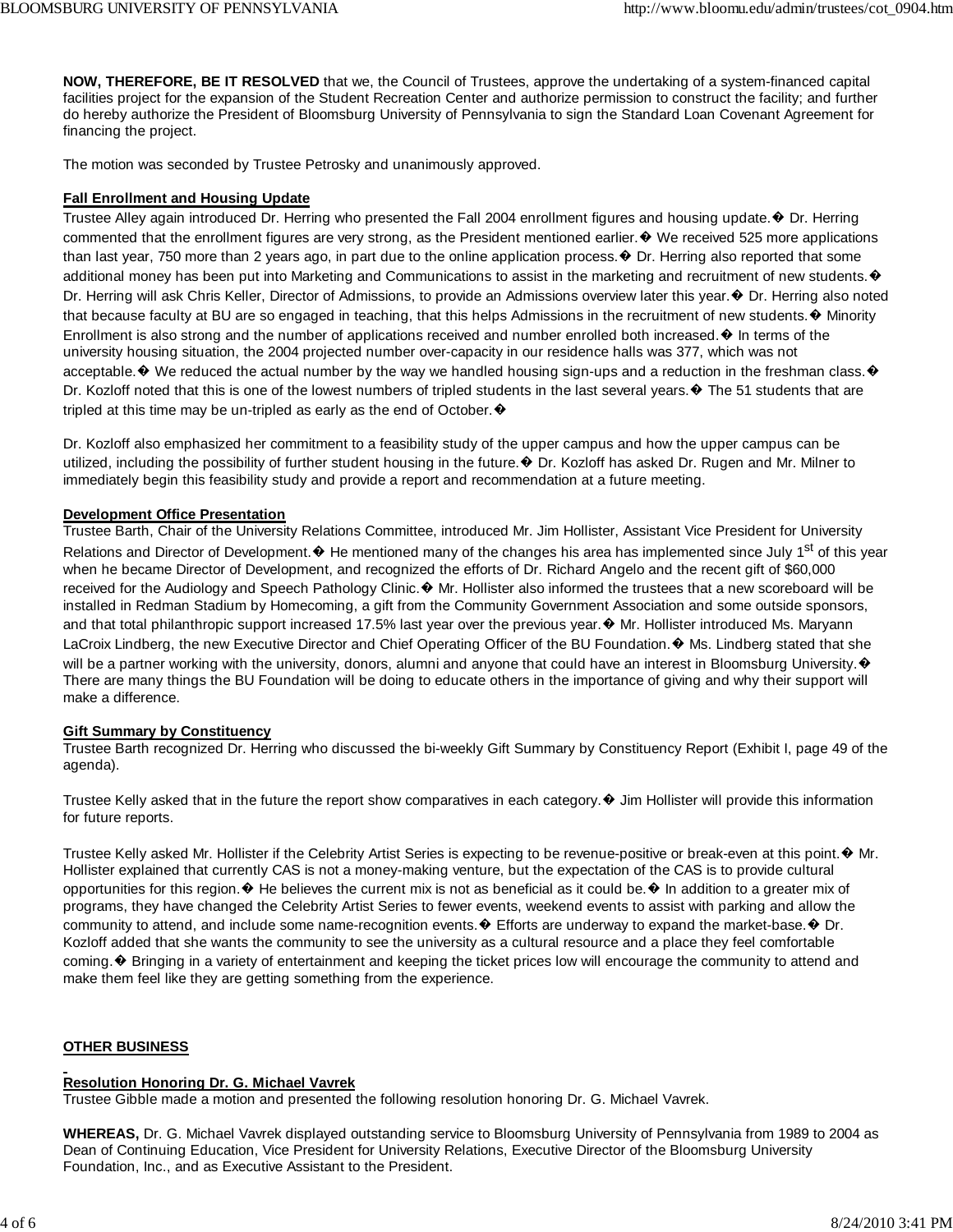WHEREAS, Dr. Vavrek was instrumental in integrating the Magee Center into the life of the university and the regional community, enhancing the life of over twelve-thousand citizens through non-credit continuing education programs, and establishing Leadership Central Penn as the regional community�s voluntary leadership development program; and

WHEREAS, Dr. Vavrek was instrumental in the successful conclusion of the university�s first, comprehensive fundraising campaign.

NOW, THEREFORE, BE IT RESOLVED, that the Council of Trustees of Bloomsburg University hereby commends Dr. G. Michael Vavrek on his achievements in service to the Commonwealth.

BE IT FURTHER RESOLVED, that this Resolution be made a part of the official minutes of the Council of Trustees of Bloomsburg University and that a copy be presented to Dr. G. Michael Vavrek.

The motion was seconded by Trustee Alley and unanimously approved by the trustees.

#### **Presidential Evaluation**

Trustee Kelly stated that earlier in the morning, the Council of Trustees met in Executive Session to discuss the president �s evaluation. ♦ The trustees discussed the results of the system accountability plan, as well as interviews Chairperson Kelly conducted with leaders of various campus constituency groups. ♦ Trustee Dampman made a motion and presented the following resolution regarding the informal review of Dr. Jessica S. Kozloff.

- informal review of President Jessica S. Kozloff; and
- $\bigcirc$   $\bigcirc$   $\bigcirc$   $\bigcirc$   $\bigcirc$   $\bigcirc$   $\bigcirc$   $\bigcirc$   $\bigcirc$   $\bigcirc$   $\bigcirc$   $\bigcirc$   $\bigcirc$   $\bigcirc$   $\bigcirc$   $\bigcirc$   $\bigcirc$   $\bigcirc$   $\bigcirc$   $\bigcirc$   $\bigcirc$   $\bigcirc$   $\bigcirc$   $\bigcirc$   $\bigcirc$   $\bigcirc$   $\bigcirc$   $\bigcirc$   $\bigcirc$   $\bigcirc$   $\bigcirc$   $\bigcirc$   $\bigcirc$   $\bigcirc$   $\bigcirc$   $\bigcirc$   $\bigcirc$ Accountability Plan and discussed BU�s performance in detail with President Kozloff; and
- $\circ \bullet \bullet \bullet \bullet \bullet \bullet \bullet$  WHEREAS, President Kozloff is recognized as being an excellent ambassador for Bloomsburg University, both locally and nationally, as a result of her involvement serving on various national and state committees; and
- ������� WHEREAS, the constituency leaders interviewed stated that President Kozloff is doing an outstanding job running the affairs of the university; and
- ������� THEREFORE, it is resolved that the Council of Trustees of Bloomsburg University of Pennsylvania (a) highly commends and heartily endorses the performance of the president; (b) recommends that the Board of Governors authorize the Chancellor of the State System of Higher Education to extend the contract of President Kozloff by one year to June 30, 2007; and (c) expresses their support and appreciation of the president, her family, and the staff of the Office of the President.
- $\circledast \bullet \bullet \bullet \bullet \bullet \bullet$  The motion was seconded by Trustee Alley and unanimously approved.  $\bullet$

������� Dr. Kozloff expressed her appreciation to the trustees for their vote of confidence and for the opportunity to work with such talented groups of people here at BU.

## **Adjournment**

There being no other business and upon motion by Trustee Kelly, the meeting was adjourned at 11:58 p.m.

Lisa K. Hemrick Administrative Assistant  $\bullet\bullet\bullet\bullet\bullet$ 

Attachment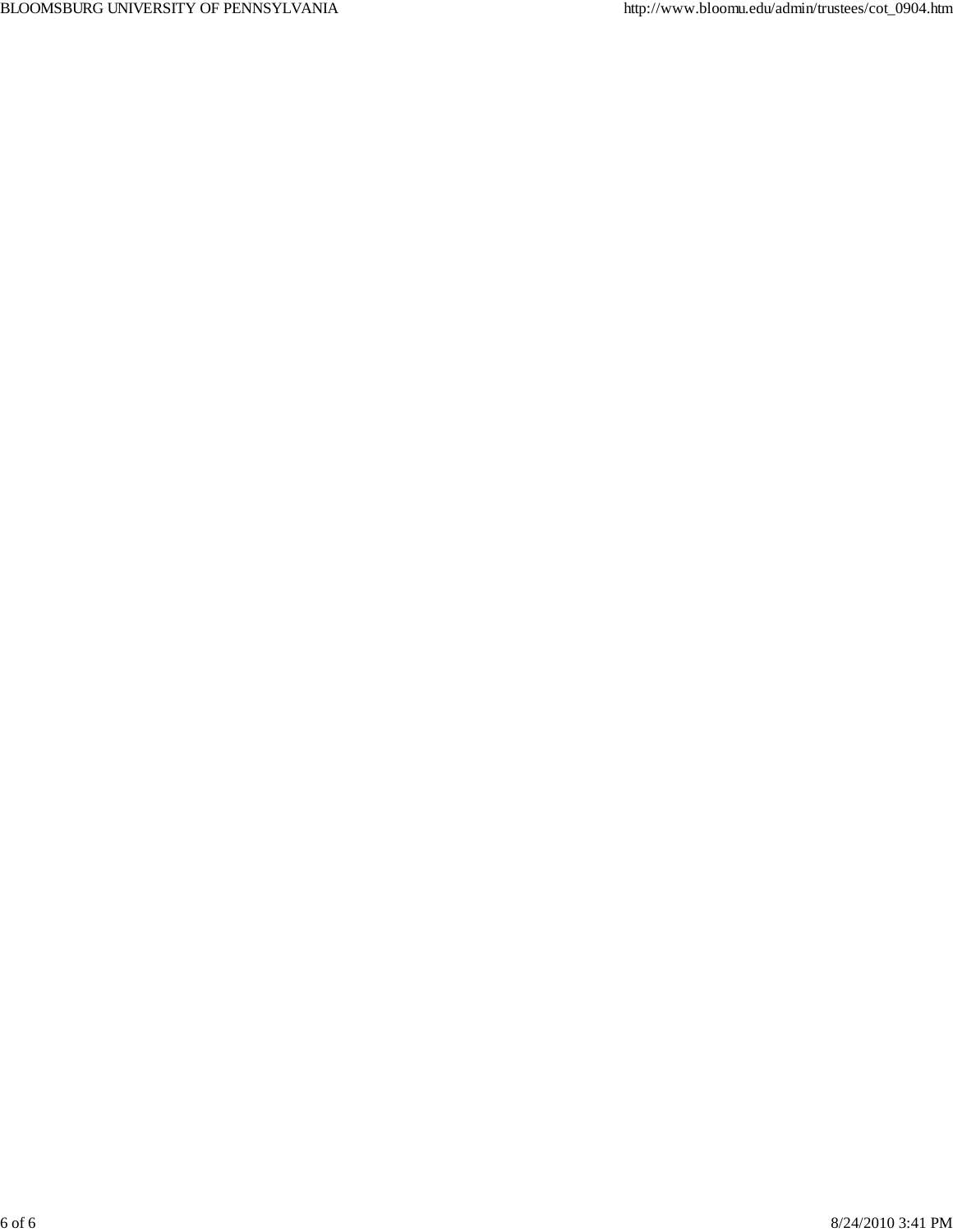## BLOOMSBURG UNIVERSITY OF PENNSYLVANIA Bloomsburg, PA� 17815

## **COUNCIL OF TRUSTEES QUARTERLY MEETING MINUTES DECEMBER 1, 2004**

The Bloomsburg University Council of Trustees met in the Assembly Room of Monty�s, at 10:30 a.m.� Those in attendance:

## **Council of Trustees**

Mr. A. William Kelly, Chair Mr. Steven Barth, Secretary Dr. Joseph Mowad, Past Chair Ms. Ramona Alley Mr. Richard Beierschmitt Ms. Marie Conley-Lammando Dr. Robert Dampman Mr. LaRoy Davis Ms. Jennifer Shymansky

Excused:� Mr. Robert Gibble, Mr. David Petrosky

## **University Personnel**

Dr. Jessica Kozloff, President

Dr. James Matta, Interim Provost and Vice President of Academic Affairs

Dr. Preston Herring, Vice President for Student Life

Dr. Richard Rugen, Vice President for Administration and Finance

Ms. Lisa Hemrick, Administrative Assistant, President�s Office

#### **Council of Trustees Advisors**

Ms. Veronica Breisch, President, Bloomsburg Chapter AFSCME Local 2361

Ms. Cheryl John, Treasurer, AFSCME Local 1977

Ms. Jean Downing, Bloomsburg Chapter of SCUPA

Dr. Julie Kontos, Bloomsburg Chapter of APSCUF Mr. David Stover, University Legal Counsel

# **Call to Order**

Mr. A. William Kelly, Chair of the Council of Trustees, called the meeting to order and welcomed all those in attendance. $\bullet$  He reported that the Council of Trustees met earlier in the day for a Committee of the Whole Session to discuss the upper campus feasibility study and updates to the Master Plan.

Trustee Kelly then introduced special guests in attendance:

- Ms. Veronica Breisch, President, Bloomsburg Chapter AFSCME, Local 2361
- Ms. Cheryl John, Treasurer, AFSCME Local 1977
- Ms. Jean Downing, � Bloomsburg Chapter of SCUPA
- Dr. Julie Kontos, Bloomsburg Chapter of APSCUF
- Ms. Amy Chronister, President, Community Government Association
- Mr. David Stover, University Legal Counsel
- Mr. Chip Coffman, Mayor of Bloomsburg.

#### **Pledge of Allegiance**

In accord with House Resolution Number 32, Trustee Kelly requested that everyone stand for the Pledge of Allegiance to the American Flag.

## **Minutes of the Council of Trustees**

A motion was made by Trustee Alley, seconded by Trustee Mowad, and unanimously carried that the September 8, 2004 minutes be approved with the following change under Council of Trustees Advisors to list Ms. Cheryl John as Treasurer, AFSCME Local 1977.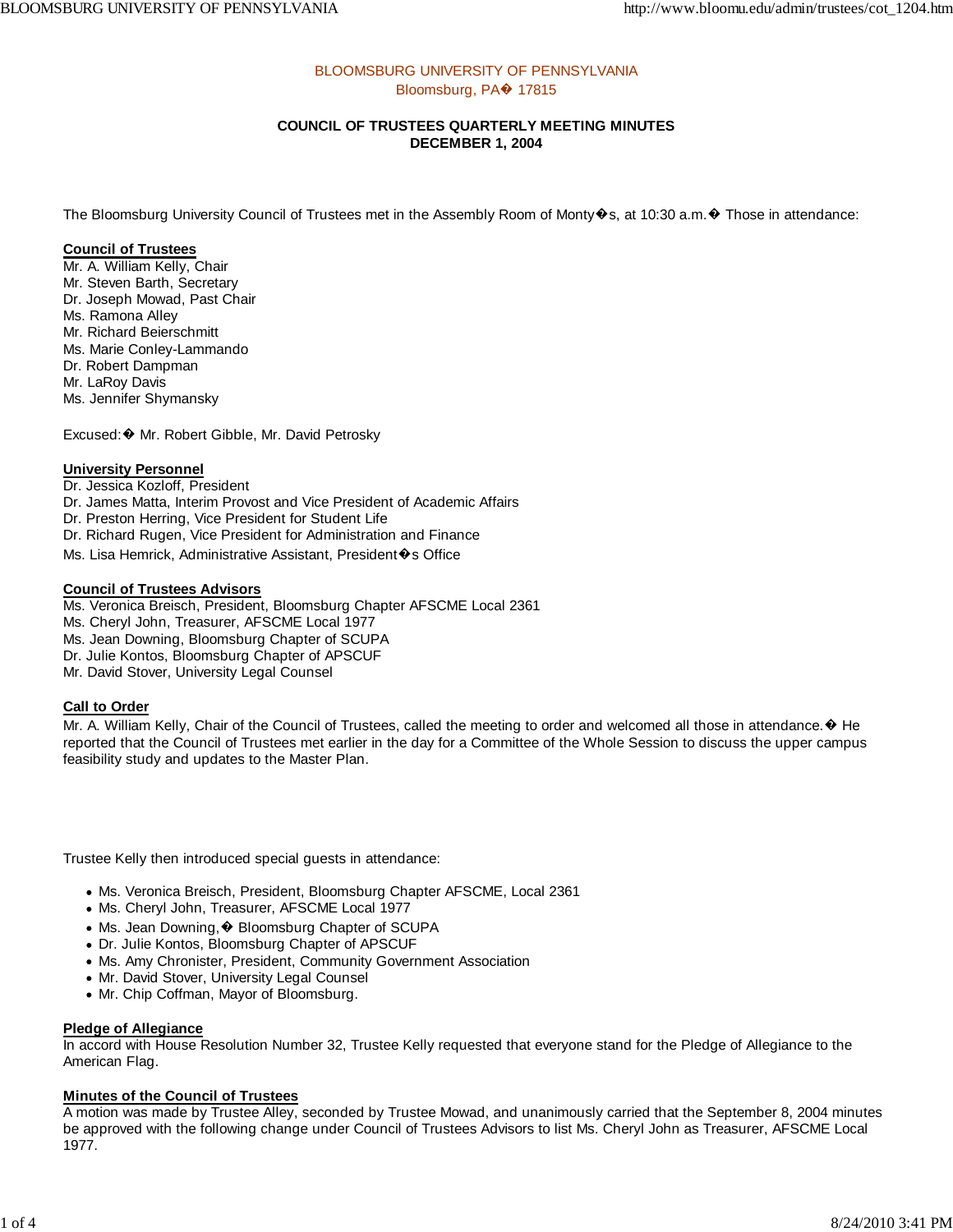# **NEW BUSINESS**

## **Trustee Resolution Honoring Ms. Jan Hutchinson and the BU Field Hockey Team**

Trustee Alley made a motion and presented the following resolution honoring Ms. Jan Hutchinson and the BU Field Hockey Team:

**WHEREAS,** the Bloomsburg University of Pennsylvania women�s field hockey team won their third consecutive National Collegiate Athletic Association Division II Championship, with five players earning All-American honors; and

**WHEREAS,** Coach Jan Hutchinson remains the winningest coach in NCAA field hockey history with 12 NCAA Division II Champions and an overall record of 483-64-20 and a .852 winning percentage; and

**WHEREAS,** Coach Jan Hutchinson continues to serve as a role model for student-athletes and leading her team with outstanding sportsmanship; and

**WHEREAS,** the Council of Trustees of Bloomsburg University of Pennsylvania advocates excellence in athletics as well as academic and recognizes the important contributions of coaches, student-athletes, and the staff in the field of athletics to the total university environment.

**NOW, THEREFORE, BE IT RESOLVED,** that the Council of Trustees of Bloomsburg University of Pennsylvania hereby congratulate the coaches and student-athletes of the 2004 National Collegiate Athletic Association Division II championship field hockey team and extends their appreciation for the recognition they have brought to Bloomsburg University of Pennsylvania.

**BE IT FURTHER RESOLVED,** that this resolution be made a part of the official minutes of the Council of Trustees of Bloomsburg University of Pennsylvania and that a copy be presented to Ms. Jan Hutchinson.

The resolution was seconded by Trustee Davis and unanimously approved.  $\bullet$ 

#### **Non-Instructional Emeritus Status**

Trustee Alley made a motion, seconded by Trustee Mowad, and unanimously approved to confer Non-Instructional Emeritus Status upon Mr. Collins Long and Mr. Craig Mintzer, Electricians.

## **PRESIDENT**

#### **President**�**s Report**

President Kozloff reviewed her President�s Report for December 2004 with the Trustees.♦ A copy of the report will be appended to the minutes.

#### **Faculty Emeritus Status**

In accord with Policy 6760 (Revised), and upon the recommendation of departmental colleagues, the appropriate college dean, and the Provost and Vice President for Academic Affairs, Dr. Kozloff informed the trustees that Faculty Emeritus Status was conferred upon the following Unit I faculty members:

Mr. Carl Hinkle - Exercise Science and Athletics

- Dr. E. Dennis Huthnance Mathematics, Computer Science, and Statistics
- Dr. Riley Smith Department of English
- Mr. Harry Strine, III � Communication Studies and Theatre Arts
- Dr. Ann Wilson � Sociology, Social Work and Criminal Justice

## **ACADEMIC AFFAIRS**

## **New Degree Proposal** � **M.S. in Radiologist Assistant**

Trustee Beierschmitt, Chair of the Academic Affairs Committee, called upon Dr. James Matta, Interim Provost and Vice President for Academic Affairs to discuss this action item. $\bullet$  Dr. Matta pointed out that this degree would be the first master $\bullet$ s degree in the field of Radiologist Assistant in the entire country.

Dr. Matta then introduced, Dr. Robert Marande, Dean of the College of Science and Technology who stated this is a new degree program intended to gap the bridge between the Radiologist Technician and the Radiologist Physician.  $\bullet$  Students currently in our medical imaging program, once they receive their BS degree, will be eligible to enter into this new program.

With no questions from the trustees, Trustee Beierschmitt moved for approval of the M.S. in Radiologist Assistant, as outlined in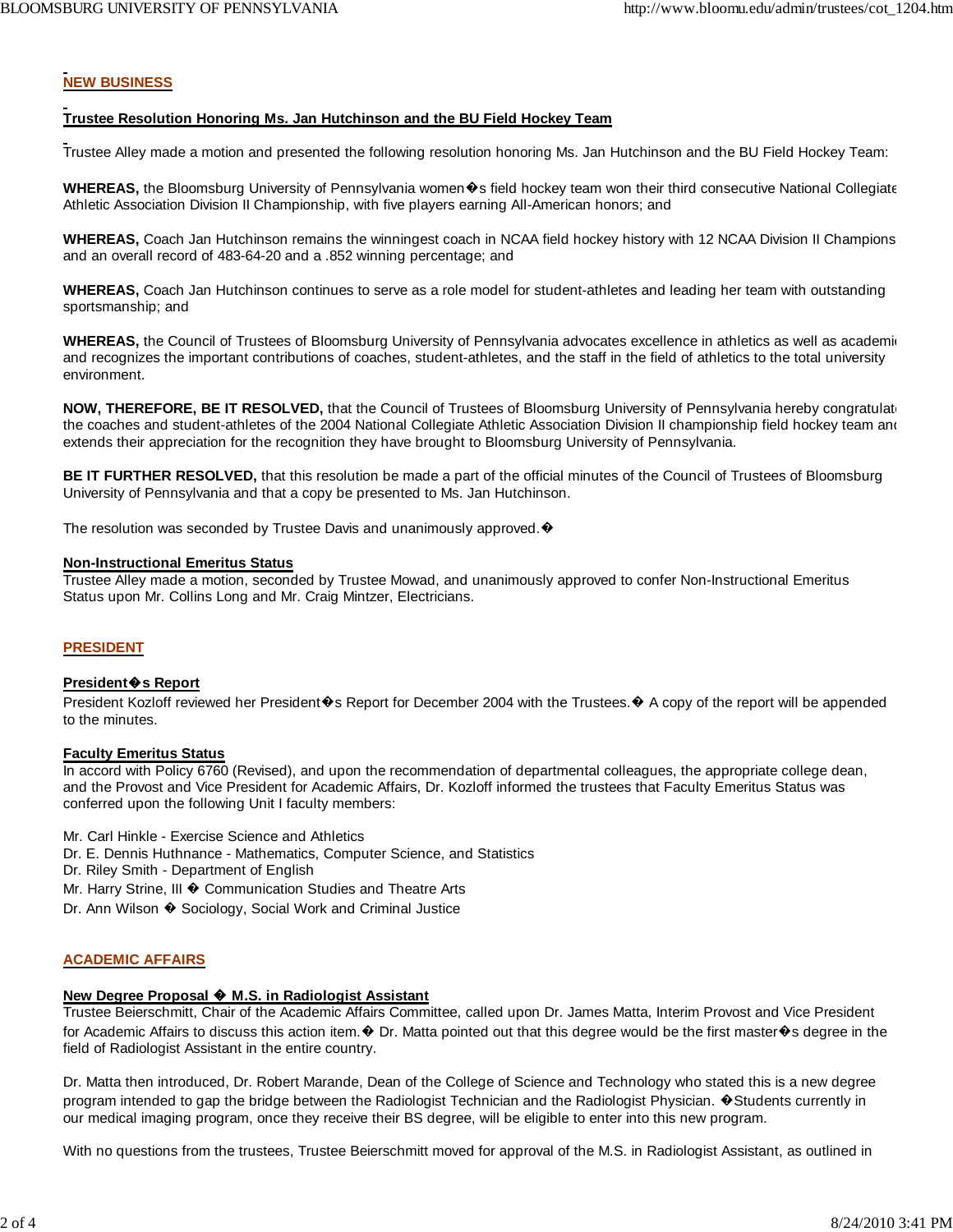Exhibit E, pages 54-77, of the meeting agenda. ♦ The motion was seconded by Trustee Alley and unanimously approved.

## **New Certification Program Proposal: School Administrator: School Principal K-12**

Trustee Beierschmitt again recognized Dr. Matta, who introduced Dr. Robert Gates, Chair of the Department of Educational Studies and Secondary Education.  $\bullet$  Dr. Gates mentioned that the need for this type of program in our area is great.  $\bullet$  The results of a recent survey of superintendents of the 17 school districts of the Central Susquehanna Intermediate Unit indicate it is anticipated that 18 new principals will be needed within the next five years. $\bullet$  This type of program is one of the most often requested programs here at BU.

Dr. Gates reviewed the description, purpose of the program, program structure and administration and curriculum overview.

Trustee Beierschmitt moved for approval of the School Administrator: School Principal K-12 certification program as outlined in Exhibit F, pages 78-90, of the agenda.� The motion was seconded by Trustee Alley and unanimously approved.

### **Five-Year Strategic Plan**

Dr. Matta introduced Mr. Wayne Mohr, Assistant Vice President of Technology, who serves as Co-Chair of the Strategic Planning Steering Committee.� Mr. Mohr explained that in December of 2003, President Kozloff initiated the process of updating the BU Strategic Plan. ♦ The president identified eight critical areas to be included in the strategic plan: ♦ 1)academic program directions; 2)teaching and learning (including technology); 3)student growth and development; 4)enrollment planning; 5)optimization of fiscal resources (including fund raising); 6)the university as a state and regional resource; 7)civil and inclusive community and; 8)updating the master plan. $\bullet$  President Kozloff then created a subcommittee to focus on each of these areas and appointed Dr. Stephen Kokoska and Mr. Mohr to coordinate the efforts of these eight subcommittees by serving as co-chairs of the Strategic Planning Committee.

The Co-Chairs and the eight subcommittees solicited participation and suggestions from all members of the community, and subcommittee draft plans were presented to the University Cabinet in August 2004.  $\blacklozenge$  After review and comment from the campus community and appropriate governing groups, a final report has been presented to the trustees for endorsement, as outlined in Exhibit G, pages 91-99, of the agenda.

President Kozloff thanked Mr. Mohr and all the members of the Strategic Planning Committee and Subcommittees for their hard work and collaborative efforts.  $\bullet$  President Kozloff also pointed out the document on page 92 of the agenda, which outlines the vision for Bloomsburg University for 2010.� She also stated that the next step in this process, after trustee approval, is to develop action plans for every one of the goals and objectives outlined in the strategic plan.

Trustee Beierschmitt moved for approval of the Five-Year Strategic Plan, seconded by Trustee Davis, and unanimously approved.

# **GENERAL ADMINISTRATION**

## **Resolution Certifying Compliance with Board of Governors Policy 1985-04-A**

Trustee Mowad, Chair of the General Administration Committee, made a motion and presented the following resolution certifying compliance with Board of Governors Policy 1985-04-A:

**WHEREAS,** the Bloomsburg University Foundation exists solely for the benefit of the university, requires an annual external audit of funds and publishes copies thereof, and annually makes significant contributions to the benefit of Bloomsburg University of Pennsylvania students and its academic programs; and

**WHEREAS,** a satisfactory written memorandum of understanding exists between The Bloomsburg University Foundation and Bloomsburg University of Pennsylvania; and

**WHEREAS,** appropriate fiduciary agreements have been enacted to allow the Bloomsburg University Foundation to retain university gifts and grants; and

**WHEREAS,** the Bloomsburg University Foundation does not and will not undertake programs or activities that are properly part of the university's academic mission; and

**BE IT FURTHER RESOLVED,** that the Bloomsburg University Council of Trustees requires that the Bloomsburg University Foundation, Inc., attempt through an RFP, to change its audit firm no less than every three years as part of the agreement between the University and Foundation.

�

**NOW, THERFORE, BE IT RESOLVED,** that the Bloomsburg University of Pennsylvania Council of Trustees certifies that the Bloomsburg University Foundation is in compliance with the Board of Governors Policy 1985-04-A which speaks to university